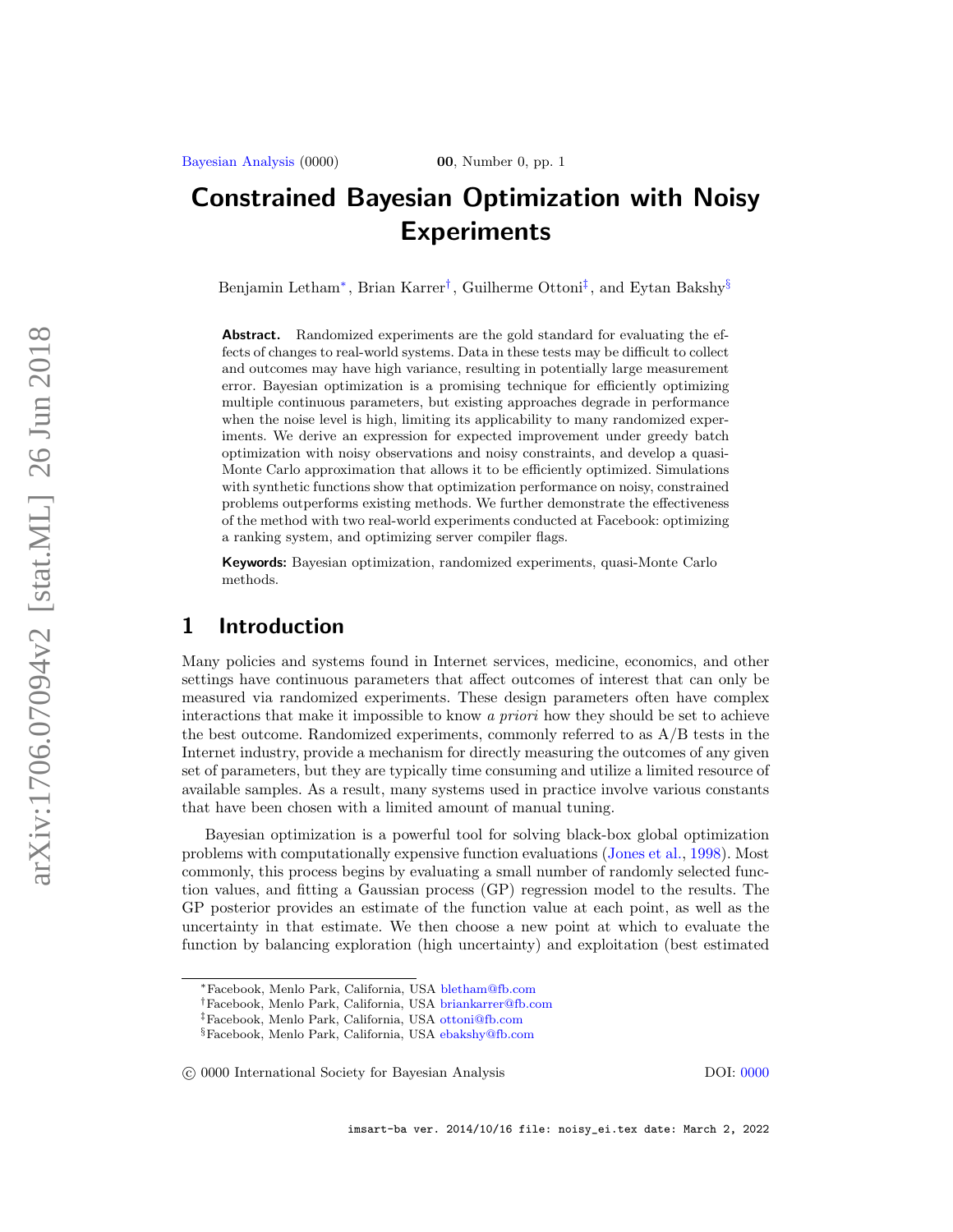#### <span id="page-1-0"></span>2 Constrained Bayesian Optimization with Noisy Experiments

function value). This is done by optimizing an acquisition function, which encodes the value of potential points in the optimization and defines the balance between exploration and exploitation. A common choice for the acquisition function is expected improvement (EI), which measures the expected value of the improvement at each point over the best observed point. Optimization then continues sequentially, at each iteration updating the model to include all past observations.

Bayesian optimization has recently become an important tool for optimizing machine learning hyperparameters [\(Snoek et al.,](#page-23-0) [2012\)](#page-23-0), where in each iteration a machine learning model is fit to data and prediction quality is observed. Our work is motivated by a need to develop robust algorithms for optimizing via randomized experiments. There are three aspects of A/B tests that differ from the usual hyperparameter optimization paradigm. First, there are typically high noise levels when measuring performance of systems. Extensions of Bayesian optimization to handle noisy observations use heuristics to simplify the acquisition function that can perform poorly with high noise levels. Second, there are almost always trade-offs involved in optimizing real systems: improving the quality of images may result in increased data usage; increasing cache sizes may improve the speed of a mobile application, but decrease reliability on some devices. Practitioners have stressed the importance of considering multiple outcomes [\(Deng and Shi,](#page-20-0) [2016\)](#page-20-0), and noisy constraints must be incorporated into the optimization. Finally, it is often straightforward to run multiple  $A/B$  tests in parallel, with limited wall time in which to complete the optimization. Methods for batch optimization have been developed in the noiseless case; here we unify the approach for handling noise and batches.

This work is related to policy optimization [\(Athey and Wager,](#page-20-1) [2017\)](#page-20-1), which seeks to learn an optimal mapping from context to action. When the action space is discrete this is the classic contextual bandit problem (Dudík et al.,  $2014$ ), but with a continuous action space it can be solved using Bayesian optimization. For example, there are many continuous parameters involved in encoding a video for upload and the most appropriate settings depend on the Internet connection speed of the device. We can use Bayesian optimization to learn a policy that maps connection speed to encoding parameters by including connection speed in the model feature space. Related policy optimization problems can be found in medicine [\(Zhao et al.,](#page-23-1) [2012\)](#page-23-1) and reinforcement learning [\(Wilson et al.,](#page-23-2) [2014;](#page-23-2) [Marco et al.,](#page-22-0) [2017\)](#page-22-0).

Most work in Bayesian optimization does not handle noise in a Bayesian way. We derive a Bayesian expected improvement under noisy observations and noisy constraints that avoids simplifying heuristics by directly integrating over the posterior of the acquisition function. We show that this can be efficiently optimized via a quasi-Monte Carlo approximation. We have used this method at Facebook to run dozens of optimizations via randomized experiments, and here demonstrate the applicability of Bayesian optimization to A/B testing with two such examples: experiments to tune a ranking system, and optimizing server compiler settings.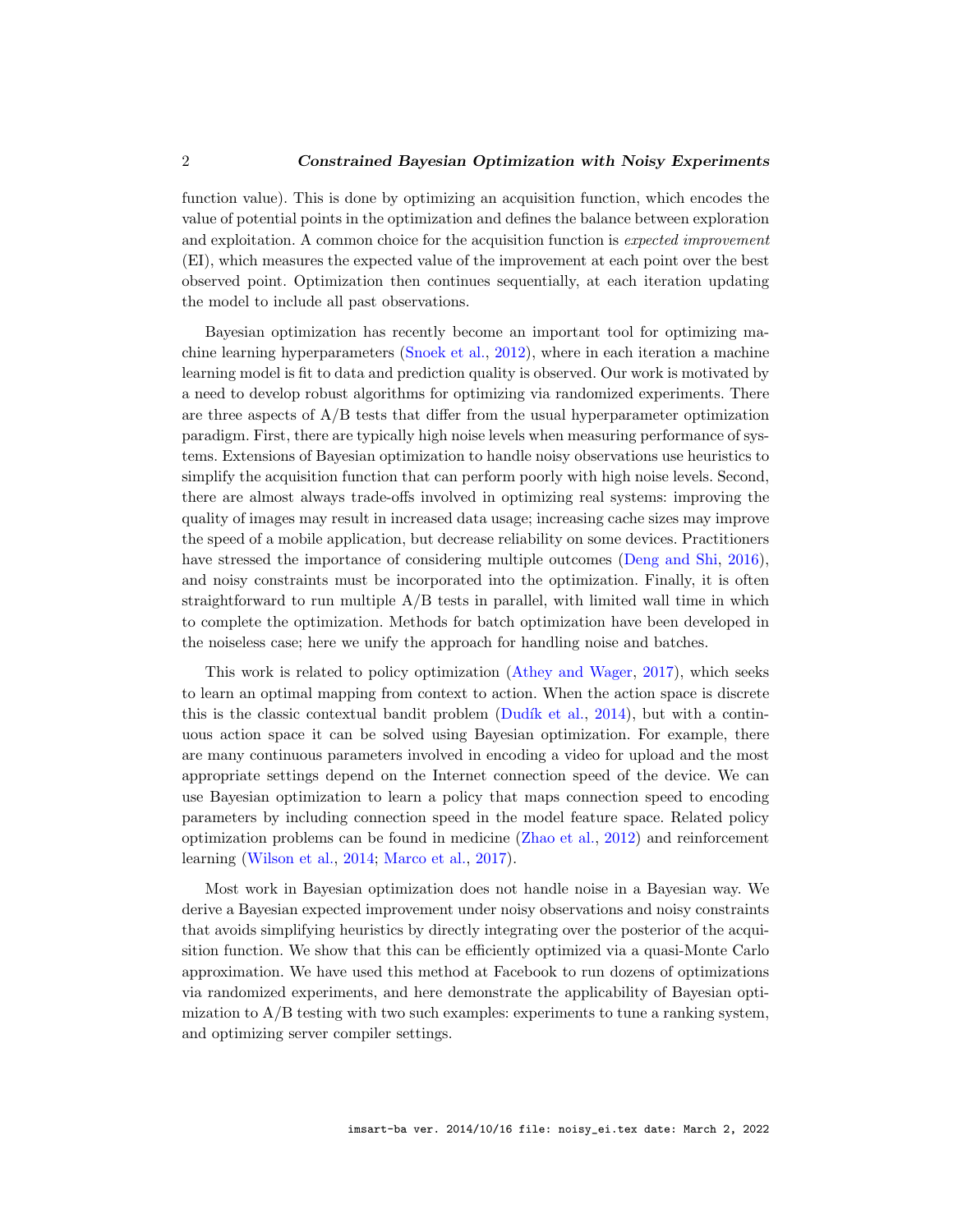## <span id="page-2-3"></span><span id="page-2-2"></span>2 Prior work on expected improvement

The EI acquisition function was introduced by [Jones et al.](#page-21-0) [\(1998\)](#page-21-0) for efficient optimization of computationally expensive black-box functions. They considered an unconstrained problem  $\min_{\mathbf{x}} f(\mathbf{x})$  with noiseless function evaluations. Given data  $\mathcal{D}_f$  $\{\mathbf x_i, f(\mathbf x_i)\}_{i=1}^n$ , we first use GP regression to estimate f. Let  $g(\mathbf x | \mathcal{D}_f)$  be the GP posterior at **x** and  $f^* = \min_i f(\mathbf{x}_i)$  the current best observation. The EI of a candidate **x** is the expectation of its improvement over  $f^*$ :

<span id="page-2-0"></span>
$$
\alpha_{\text{EI}}(\mathbf{x}|f^*) = \mathbb{E} \left[ \max(0, f^* - y) \middle| y \sim g(\mathbf{x}|\mathcal{D}_f) \right].
$$

The GP posterior  $g(\mathbf{x}|\mathcal{D}_f)$  is normally distributed with known mean  $\mu_f(\mathbf{x})$  and variance  $\sigma_f^2(\mathbf{x})$ , so this expectation has an elegant closed form in terms of the Gaussian density and distribution functions:

$$
\alpha_{EI}(\mathbf{x}|f^*) = \sigma_f(\mathbf{x})z\Phi(z) + \sigma_f(\mathbf{x})\phi(z), \text{ where } z = \frac{f^* - \mu_f(\mathbf{x})}{\sigma_f(\mathbf{x})}.
$$
 (1)

This function is easy to implement, easy to optimize, has strong theoretical guarantees [\(Bull,](#page-20-3) [2011\)](#page-20-3), and performs well in practice [\(Snoek et al.,](#page-23-0) [2012\)](#page-23-0).

### <span id="page-2-1"></span>2.1 Noisy observations

Suppose that we do not observe  $f(\mathbf{x}_i)$ , rather we observe  $y_i = f(\mathbf{x}_i) + \epsilon_i$ , where  $\epsilon_i$  is the observation noise, for the purposes of GP regression assumed to be  $\epsilon_i \sim \mathcal{N}(0, \tau_i^2)$ . Given noisy observations with uncertainty estimates  $\mathcal{D}_f = {\mathbf{x}_i, y_i, \tau_i}_{i=1}^n$ , GP regression proceeds similarly to the noiseless case and we obtain the GP posterior  $g(\mathbf{x}|\mathcal{D}_f)$ .

Computing EI with observation noise is challenging because we no longer know the function value of the current best point,  $f^*$ . [Gramacy and Lee](#page-21-1) [\(2011\)](#page-21-1) recognize this problem and propose replacing  $f^*$  in [\(1\)](#page-2-0) with the GP mean estimate of the best function value:  $g^* = \min_{\mathbf{x}} \mu_f(\mathbf{x})$ . This strategy is referred to as a "plug-in" by [Picheny](#page-22-1) [et al.](#page-22-1) [\(2013a\)](#page-22-1). With this substitution, EI can be computed and optimized in a similar way as in the noiseless case.

Measuring EI relative to the GP mean can be a reasonable heuristic, but when noise levels are high it can underperform. [Vazquez et al.](#page-23-3) [\(2008\)](#page-23-3) show that EI relative to the GP mean suffers from slow convergence to the optimum. Empirically, we found in our experiments that EI relative to the GP mean can often produce clustering of candidates and fail to sufficiently explore the space. This behavior is illustrated in Fig. S7 in the supplement.

[Huang et al.](#page-21-2) [\(2006\)](#page-21-2) handle this issue by defining an augmented EI which adds a heuristic multiplier to EI to increase the value of points with high predictive variance. EI is measured relative to the GP mean of the point with the best quantile, which they call the "effective best solution." The multiplier helps to avoid over-exploitation but is not derived from any particular utility function and is primarily justified by empirical performance. [Picheny et al.](#page-22-2) [\(2010,](#page-22-2) [2013a\)](#page-22-1) substitute a quantile in the place of the mean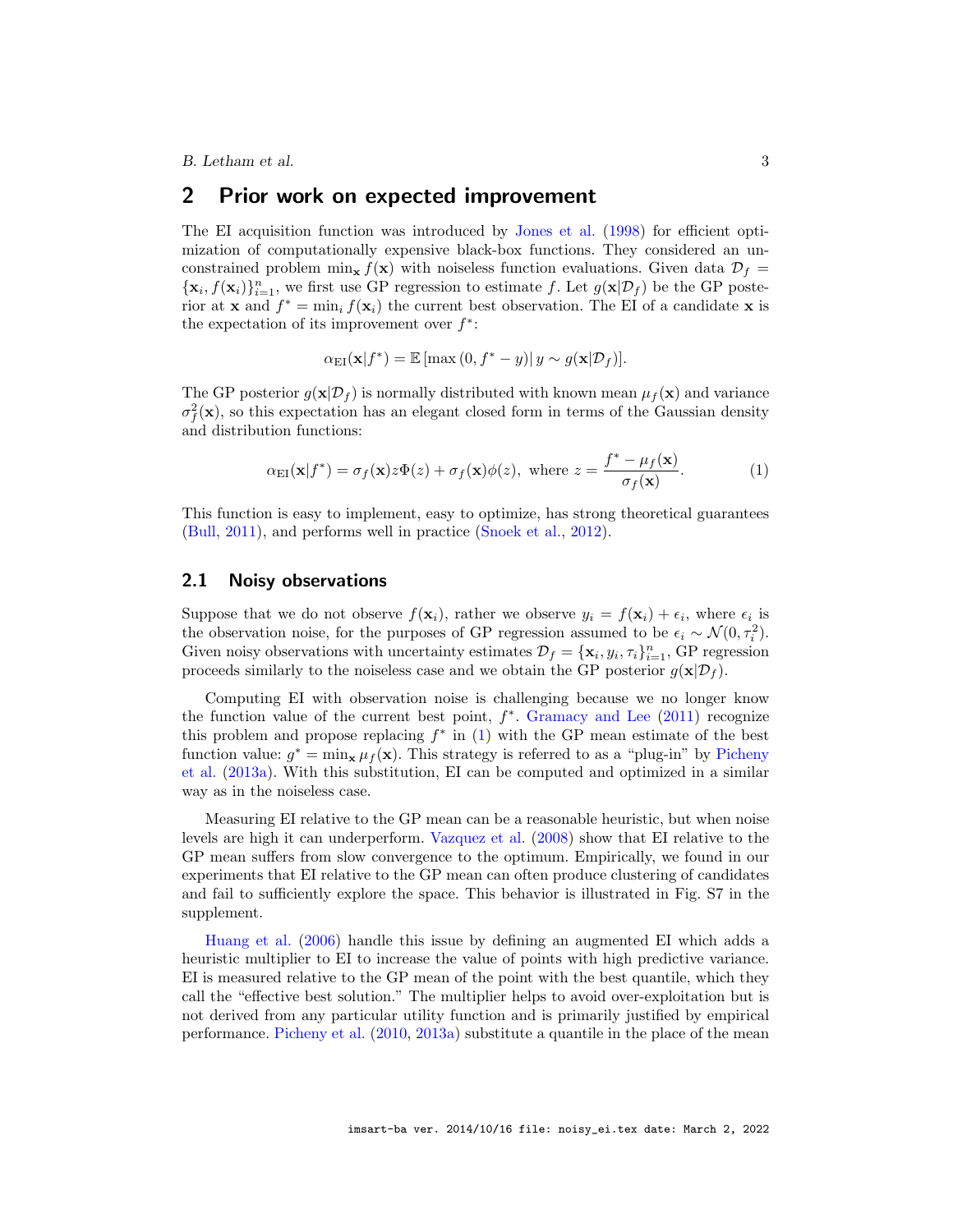<span id="page-3-1"></span>for the current best, and then directly optimize expected improvement of that quantile. Quantile EI also has an analytic expression and so can be easily maximized, in their application for multi-fidelity optimization with a budget.

[Picheny et al.](#page-22-3) [\(2013b\)](#page-22-3) show the performance of a large collection of acquisition functions on benchmark problems with noise. The methods that generally performed the best were the augmented EI and the knowledge gradient, which is described in Section [2.4.](#page-4-0)

## 2.2 Constraints

[Schonlau et al.](#page-22-4) [\(1998\)](#page-22-4) extend EI to solve noiseless constrained optimization problems of the form

$$
\min_{\mathbf{x}} f(\mathbf{x}) \text{ subject to } c_j(\mathbf{x}) \le 0, \quad j = 1, \dots, J,
$$

where the constraint functions  $c_j(\mathbf{x})$  are also black-box functions that are observed together with f. As with f, we give each  $c_j$  a GP prior and denote its posterior mean and variance as  $\mu_{c_j}(\mathbf{x})$  and  $\sigma_{c_j}^2(\mathbf{x})$ . Let  $f_c^*$  be the value of the best *feasible* observation. [Schonlau et al.](#page-22-4) [\(1998\)](#page-22-4) define the improvement of a candidate **x** over  $f_c^*$  to be 0 if **x** is infeasible, and otherwise to be the usual improvement. Assuming independence between f and each  $c_i$  given **x**, the expected improvement with constraints is then

<span id="page-3-0"></span>
$$
\alpha_{\text{EIC}}(\mathbf{x}|f_c^*) = \alpha_{\text{EI}}(\mathbf{x}|f_c^*) \prod_{j=1}^J \mathbb{P}(c_j(\mathbf{x}) \le 0). \tag{2}
$$

As with unconstrained EI, this quantity is easy to optimize and works well in practice [\(Gardner et al.,](#page-20-4) [2014\)](#page-20-4).

When the observations of the constraint functions are noisy, a similar challenge arises as with noisy observations of f: We may not know which observations are feasible, and so cannot compute the best feasible value  $f_c^*$ . [Gelbart et al.](#page-20-5) [\(2014\)](#page-20-5) propose using the best GP mean value that satisfies each constraint  $c_j(\mathbf{x})$  with probability at least  $1 - \delta_j$ , for a user-specified threshold  $\delta_i$  (0.05 in their experiments). If there is no x that satisfies the constraints with the required probability, then they select the candidate that maximizes the probability of feasibility, regardless of the objective value. In a high-noise setting, this heuristic for setting  $f_c^*$  can be exploitative because it gives high EI for replicating points with good objective values until their probability of feasibility is driven above  $1 - \delta_i$ .

The alternative versions of EI designed for noisy observations, described in Section [2.1,](#page-2-1) have not been adapted to handle constraints. Augmented EI and quantile EI, for example, require nontrivial changes to handle noisy constrants. The strategy for selecting the best observation would need to be changed to consider uncertain feasibility, and the multiplier for augmented EI would need to somehow take into account the predictive variance of the constraints.

[Gramacy et al.](#page-21-3) [\(2016\)](#page-21-3) describe a different approach for handling constraints in which the constraints are brought into the objective via a Lagrangian. EI is no longer analytic,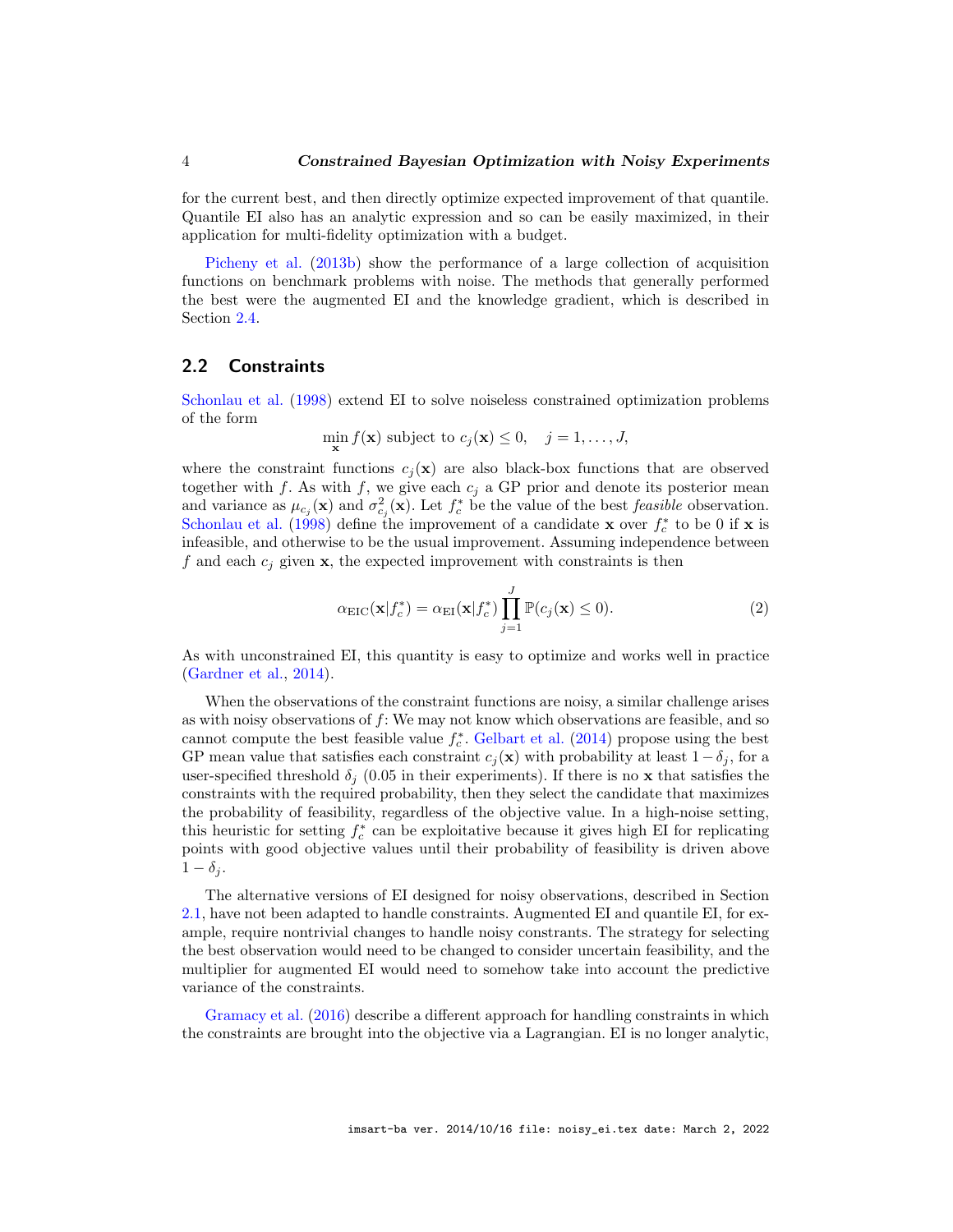<span id="page-4-3"></span>but can be evaluated numerically with Monte Carlo integration over the posterior, or after reparameterization via quadrature [\(Picheny et al.,](#page-22-5) [2016\)](#page-22-5). The integration over the posterior naturally handles observation noise, and the same heuristics for selecting a best-feasible point can be used.

### <span id="page-4-2"></span>2.3 Batch optimization

EI can be used for batch or asynchronous optimization by iteratively maximizing EI integrated over pending outcomes [\(Ginsbourger et al.,](#page-20-6) [2011\)](#page-20-6). Let  $\mathbf{x}_1^b, \ldots, \mathbf{x}_m^b$  be m candidates whose observations are pending, and  $f^b = [f(\mathbf{x}_1^b), \dots, f(\mathbf{x}_m^b)]$  the corresponding unobserved outcomes at those points. Candidate  $m + 1$  is chosen as the point that maximizes

<span id="page-4-1"></span>
$$
\alpha_{\rm EIB}(\mathbf{x}|f^*) = \int_{\mathbf{f}^b} \alpha_{\rm EI}(\mathbf{x}|\min(f^*, \mathbf{f}^b)) p(\mathbf{f}^b | \mathcal{D}_f) d\mathbf{f}^b.
$$
 (3)

Because of the GP prior on f, the conditional posterior  $f^b|D_f$  has a multivariate normal distribution with known mean and covariance matrix. The integral in [\(3\)](#page-4-1) does not have an analytic expression, but we can sample from  $p(\mathbf{f}^b | \mathcal{D}_f)$  and so can use a Monte Carlo approximation of the integral. [Snoek et al.](#page-23-0) [\(2012\)](#page-23-0) describe this approach to batch optimization, and show that despite the Monte Carlo integration it is efficient enough to be practically useful for optimizing machine learning hyperparameters. This approach has not previously been studied in a noisy setting.

[Taddy et al.](#page-23-4) [\(2009\)](#page-23-4) handle noise in batch optimization of EI by integrating over samples from the multi-point EI posterior (implemented in [Gramacy and Taddy,](#page-21-4) [2010\)](#page-21-4). To maintain tractability, their approach is limited to evaluating EI on a discrete set of points. Here we take a similar approach and integrate over the EI posterior, but use the iterative approach in [\(3\)](#page-4-1) to allow optimizing the integrated EI over a continuous space.

### <span id="page-4-0"></span>2.4 Alternative acquisition functions

There are several other acquisition functions that handle noise more naturally than EI. One class of methods are information-based and seek to reduce uncertainty in the location of the optimizer. These methods include IAGO [\(Villemonteix et al.,](#page-23-5) [2009\)](#page-23-5), entropy search [\(Hennig and Schuler,](#page-21-5) [2012\)](#page-21-5), and predictive entropy search (PES) (Hernández-[Lobato et al.,](#page-21-6) [2014\)](#page-21-6). Predictive entropy search has been developed to handle constraints [\(Hern´andez-Lobato et al.,](#page-21-7) [2015\)](#page-21-7) and batch optimization [\(Shah and Ghahramani,](#page-23-6) [2015\)](#page-23-6). Although the principle behind PES is straightforward (select the point that most reduces predictive entropy of the location of the minimizer), the quantities that must be calculated are intractable and a collection of difficult-to-implement approximations must be used.

Another acquisition function that naturally handles noise is the knowledge gradient [\(Scott et al.,](#page-22-6) [2011\)](#page-22-6). Knowledge gradient has been extended to batch optimization [\(Wu and Frazier,](#page-23-7) [2016;](#page-23-7) [Wang et al.,](#page-23-8) [2016\)](#page-23-8), but has not been extended to constrained problems. Optimizing the knowledge gradient repeatedly is the myopic one-step optimal policy, and each optimization selects the point that will be most useful in expectation if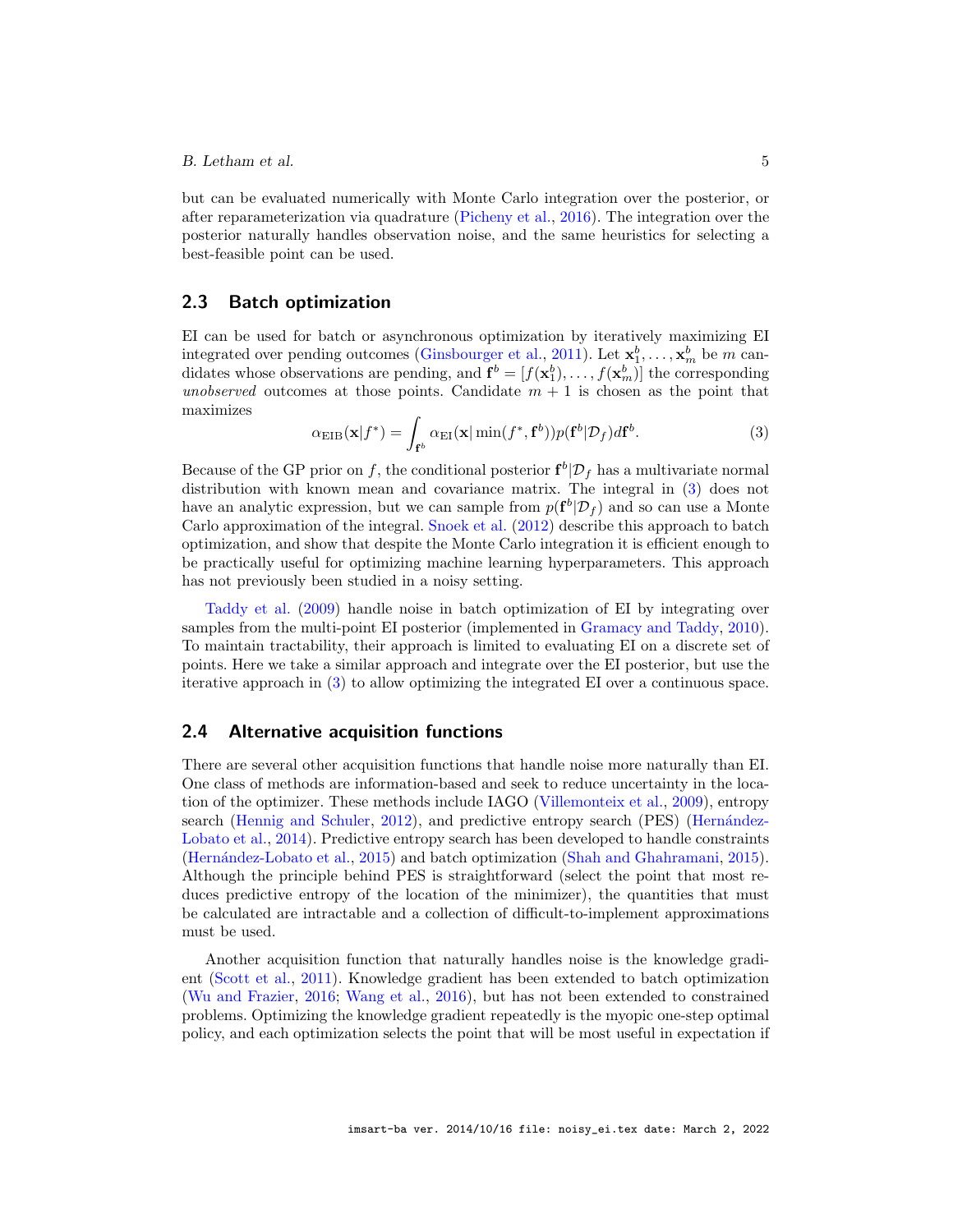<span id="page-5-1"></span>the next decision is to select the best point. Constraints cannot be simply added to the knowledge gradient without losing the tractability of this expectation, and the construction of a knowledge gradient suitable for noisy constraints would involve a substantial update to the implicit procedure for selecting the best point.

Recently the classic Thompson sampling algorithm [\(Thompson,](#page-23-9) [1933\)](#page-23-9) has been applied to GP Bayesian optimization [\(Hern´andez-Lobato et al.,](#page-21-8) [2017;](#page-21-8) [Kandasamy et al.,](#page-21-9) [2018\)](#page-21-9). This approach optimizes the objective on individual draws from the GP posterior to provide highly parallel optimization.

## 2.5 Selecting the best point after Bayesian optimization

The final step of Bayesian optimization, referred to as the identification step by [Jalali](#page-21-10) [et al.](#page-21-10) [\(2017\)](#page-21-10), is to decide which evaluated point is best. Without noise this step is trivial, but with noise a difficult decision must be made. For noisy objectives without constraints, typical strategies are to choose the point with the best GP mean or the best quantile [\(Jalali et al.,](#page-21-10) [2017\)](#page-21-10).

For A/B tests where the choice of best point can have longstanding effects, teams often prefer to manually select the best point according to their understanding of the trade-offs between constraints, objectives, and uncertainty.

For closed-loop optimization or other settings where a rigid criterion is required, one approach is to select the point that has the largest expected reduction in objective over a known baseline B, which could be the objective achieved by a worst-case (i.e. largest) feasible objective value. This is the point maximizing

<span id="page-5-0"></span>
$$
(B - \mu_f(\mathbf{x})) \prod_{j=1}^J \mathbb{P}(c_j(\mathbf{x}) \le 0)
$$
\n(4)

over the evaluated points. Another approach is to select the point that has the smallest posterior mean objective that meets all constraints, or each constraint, with probability  $1 - \delta$  for a given  $\delta$  [\(Gelbart et al.,](#page-20-5) [2014\)](#page-20-5). In our experiments we show results for both of these strategies.

## 3 Utility maximization and EI with noise

EI is the strategy that myopically maximizes a particular utility function. By considering that utility function in the case of noisy observations and constraints we can derive an appropriate form of EI without heuristics, and will see that it extends immediately to handle asynchronous optimization. The result will be an integral similar to that of [\(3\)](#page-4-1), but in Section [4](#page-7-0) we develop a more efficient estimate than has previously been used for batch optimization.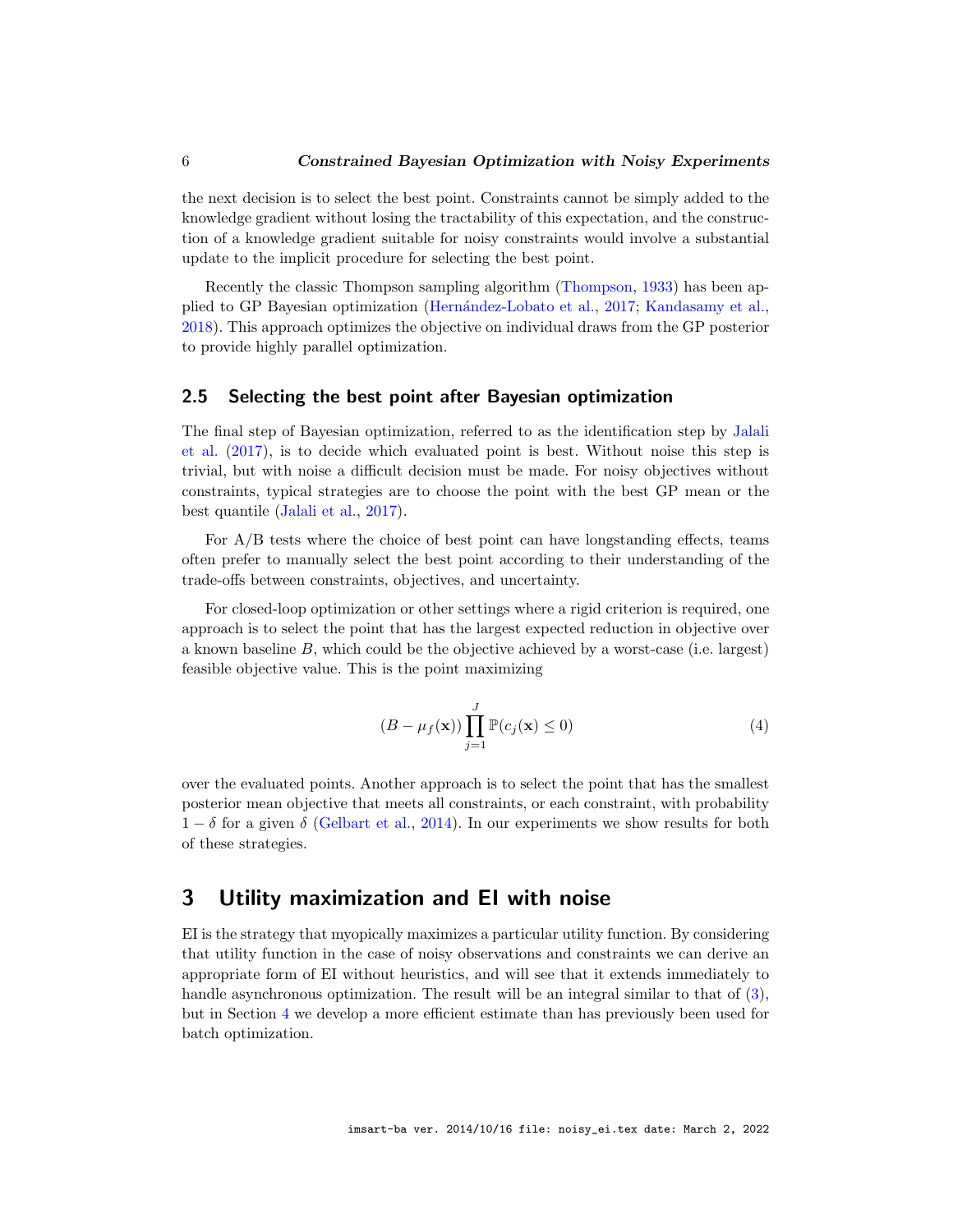### <span id="page-6-2"></span>3.1 Infeasibility in the noiseless setting

We build up from the noiseless case, where both objective and constraints are observed exactly. We begin by defining a utility function that gives the utility after n iterations of optimization. To correctly deal with noisy constraints later, we must explicitly consider the case where no observations are feasible. Let  $S = \{i : c_i(\mathbf{x}_i) \leq 0 \forall j\}$  be the set of feasible observations. The utility function is

$$
u(n) = \begin{cases} -\min_{i \in S} f(\mathbf{x}_i) & \text{if } |S| > 0, \\ -M & \text{otherwise.} \end{cases}
$$

Here M is a penalty for not having a feasible solution.<sup>[1](#page-6-0)</sup> As before,  $f_c^*$  is the objective value of the best feasible point after  $n$  iterations. We only gain utility from points that we have observed, inasmuch as we would typically not consider launching an unobserved configuration. Note that this is the utility implied by the constrained EI formulations of [Schonlau et al.](#page-22-4) [\(1998\)](#page-22-4) and [Gardner et al.](#page-20-4) [\(2014\)](#page-20-4). The improvement in utility from iteration *n* to iteration  $n + 1$  is

$$
I(\mathbf{x}_{n+1}) = u(n+1) - u(n)
$$
  
= 
$$
\begin{cases} 0 & \mathbf{x}_{n+1} \text{ infeasible,} \\ M - f(\mathbf{x}_{n+1}) & \mathbf{x}_{n+1} \text{ feasible, } S_n = \varnothing, \\ \max(0, f_c^* - f(\mathbf{x}_{n+1})) & \mathbf{x}_{n+1} \text{ feasible, } |S_n| > 0. \end{cases}
$$

We choose  $x_{n+1}$  to maximize the expected improvement under the posterior distributions of  $f(\mathbf{x})$  and  $c_j(\mathbf{x})$ . For convenience, let  $\mathbf{f}^n = [f(\mathbf{x}_1), \dots, f(\mathbf{x}_n)]$  be the objective values at the observations,  $\mathbf{c}_j^n = [c_j(\mathbf{x}_1), \dots, c_j(\mathbf{x}_n)]$  the values for each constraint, and  $\mathbf{c}^n = [\mathbf{c}_1^n, \dots, \mathbf{c}_J^n]$  all constraint observations. In the noiseless setting,  $\mathbf{f}^n$  and  $\mathbf{c}^n$  are known, the best feasible value  $f_c^*$  can be computed, and the EI with infeasibility is

<span id="page-6-1"></span>
$$
\alpha_{\text{EIx}}(\mathbf{x}|\mathbf{f}^{n}, \mathbf{c}^{n}) = \mathbb{E}_{f(\mathbf{x}), c_{1}(\mathbf{x}), \dots, c_{J}(\mathbf{x})}[I(\mathbf{x})|\mathbf{f}^{n}, \mathbf{c}^{n}]
$$
\n
$$
= \begin{cases}\n\alpha_{\text{EI}}(\mathbf{x}|f_{c}^{*}) \prod_{j=1}^{J} \Phi\left(-\frac{\mu_{c_{j}}(\mathbf{x})}{\sigma_{c_{j}}(\mathbf{x})}\right) & |S_{n}| > 0, \\
(M - \mu(\mathbf{x})) \prod_{j=1}^{J} \Phi\left(-\frac{\mu_{c_{j}}(\mathbf{x})}{\sigma_{c_{j}}(\mathbf{x})}\right) & \text{otherwise.} \n\end{cases}
$$
\n(5)

This extends the constrained EI of [\(2\)](#page-3-0) to explicitly handle the case where there are no feasible observations. Without a feasible best, this acquisition function balances the expected objective value with the probability of feasibility, according to the penalty M. As M gets large, it approaches the strategy of [Gelbart et al.](#page-20-5) [\(2014\)](#page-20-5) and maximizes the probability of feasibility. For finite  $M$ , however, given two points with the same probability of being feasible, this acquisition function will choose the one with the better objective value.

<span id="page-6-0"></span><sup>&</sup>lt;sup>1</sup>This penalty should be high enough that we prefer finding a feasible solution to not having a feasible solution. This can be achieved by setting  $M$  greater than the largest GP estimate for the objective in the design space. The value is only important in settings where there are no feasible observations; see the supplement for further discussion on sensitivity.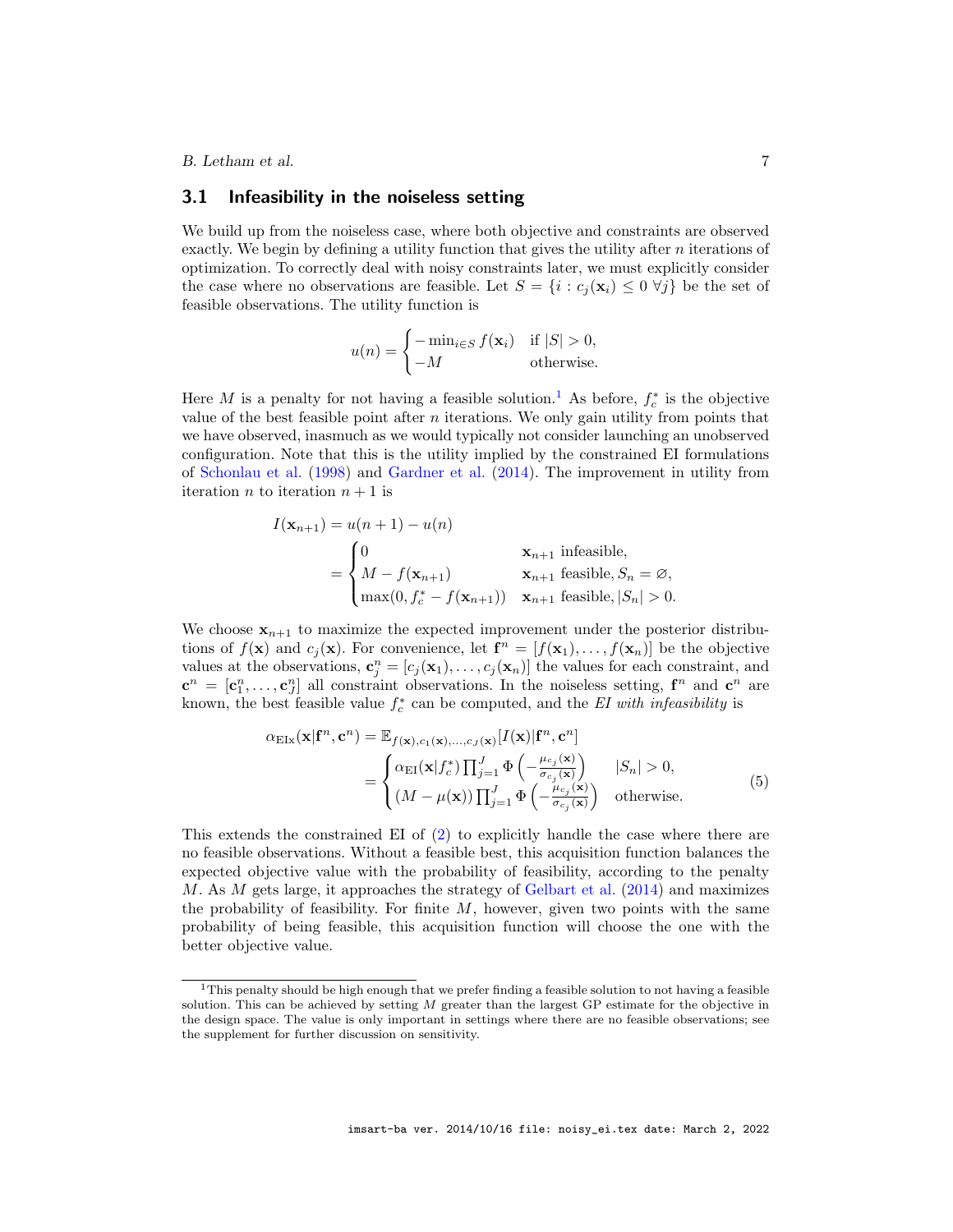### <span id="page-7-2"></span>3.2 Noisy EI

We now extend the expectation in  $(5)$  to noisy observations and noisy constraints. This is done exactly by iterating the expectation over the posterior distributions of  $f^n$  and  $\mathbf{c}^n$  given their noisy observations. Let  $\mathcal{D}_{c_j}$  be the noisy observations of the constraint functions, potentially with heteroscedastic noise. Then, by their GP priors and assumed independence,

<span id="page-7-1"></span>
$$
\mathbf{f}^n | \mathcal{D}_f \sim \mathcal{N}(\boldsymbol{\mu}_f, \Sigma_f)
$$
  

$$
\mathbf{c}_j^n | \mathcal{D}_{c_j} \sim \mathcal{N}(\boldsymbol{\mu}_{c_j}, \Sigma_{c_j}), \ j = 1, \dots, J.
$$

These are the GP posteriors for the true (noiseless) values of the objective and constraints at the observed points. The means and covariance matrices of these posterior distributions have closed forms in terms of the GP kernel function and the observed data [\(Rasmussen and Williams,](#page-22-7) [2006\)](#page-22-7). Let  $\mathcal{D} = \{\mathcal{D}_f, \mathcal{D}_{c_1}, \ldots, \mathcal{D}_{c_J}\}\$  denote the full set of data. Noisy expected improvement (NEI) is then:

$$
\alpha_{\text{NEI}}(\mathbf{x}|\mathcal{D}) = \int_{\mathbf{f}^n} \int_{\mathbf{c}^n} \alpha_{\text{EIx}}(\mathbf{x}|\mathbf{f}^n, \mathbf{c}^n) p(\mathbf{f}^n|\mathcal{D}_f) \prod_{j=1}^J p(\mathbf{c}_j^n|\mathcal{D}_{c_j}) d\mathbf{c}^n d\mathbf{f}^n.
$$
 (6)

This acquisition function does not have an analytic expression, but we will show in the next section that both it and its gradient can be efficiently estimated, and so it can be optimized.

This approach extends directly to allow for batch or asynchronous optimization with noise and constraints following the approach of Section [2.3.](#page-4-2) The objective values at the observed points,  $f^n$ , and at the earlier points in the batch,  $f^b$ , are jointly normally distributed with known mean and covariance. The integral in [\(6\)](#page-7-1) is over the true values of all previously sampled points. For batch optimization, we simply extend that integral to be over both the previously sampled points and over any pending observations. Replacing  $f^n$  in [\(6\)](#page-7-1) with  $[f^n, f^b]$  and making the corresponding replacement for  $c^n$ yields the formula for batch optimization.

Without observation noise, NEI is exactly EI. Like EI in the noiseless setting, NEI is always 0 at points that have already been observed and so will never replicate points. Replication can generally be valuable for reducing uncertainty at a possibly-good point, although with the GP we can reduce uncertainty at a point by sampling points in its neighborhood. NEI will typically sample many points near the optimum to reduce uncertainty at the optimum without having to replicate. This behavior is illustrated in Fig. S7 in the supplement, which shows the NEI candidates from an optimization run of Section [5.2.](#page-11-0)

## <span id="page-7-0"></span>4 Efficient quasi-Monte Carlo integration of noisy EI

For batch optimization in the noiseless unconstrained case, the integral in [\(3\)](#page-4-1) is estimated with Monte Carlo (MC) sampling. The dimensionality of that integral equals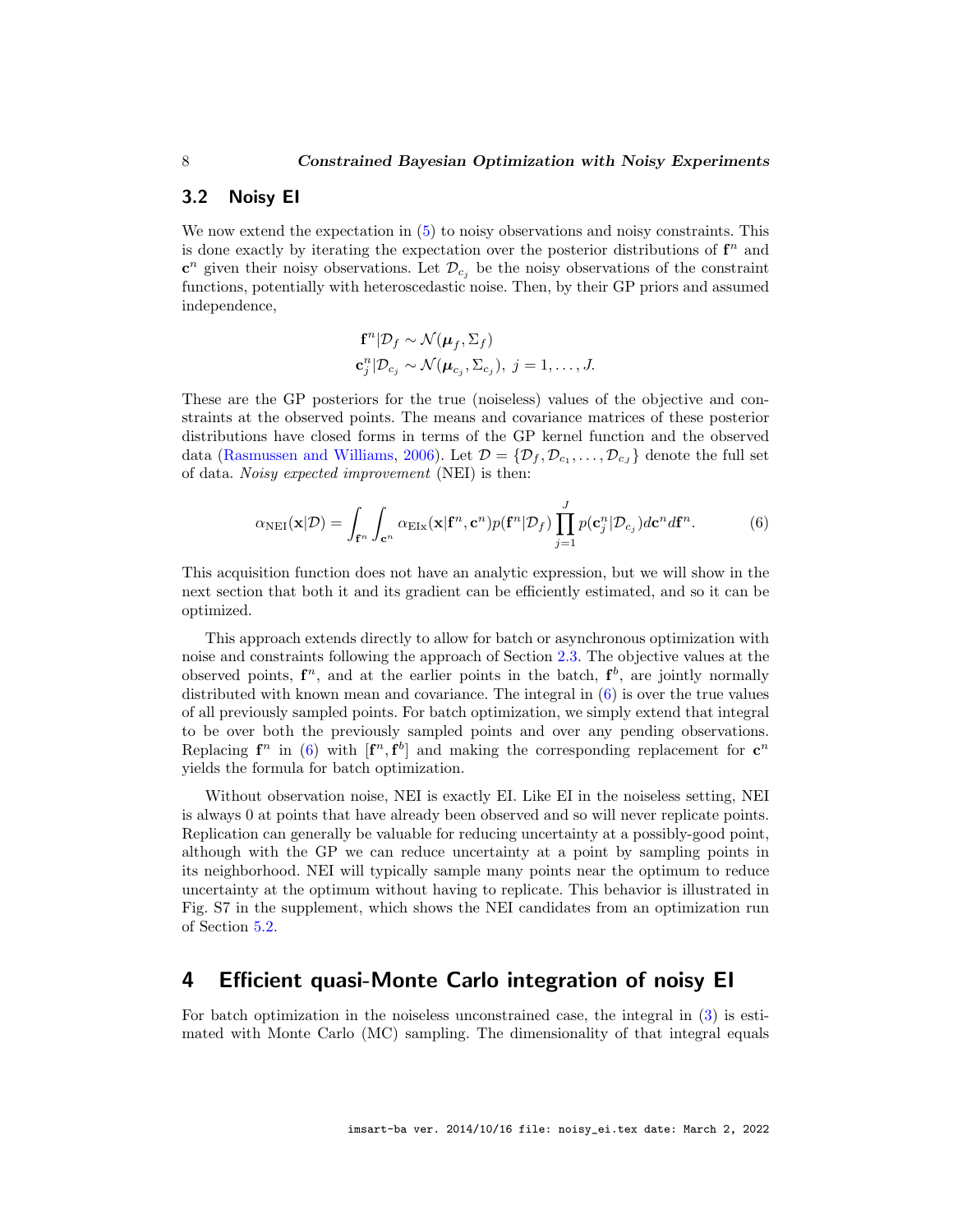<span id="page-8-2"></span>the number of pending observations. The dimensionality of the NEI integral in [\(6\)](#page-7-1) is the total number of observations, both pending and completed. We benefit from a more efficient integral approximation, for which we turn to quasi-Monte Carlo (QMC) methods.

QMC methods provide an efficient approximation of high-dimensional integrals on the unit cube as a sum of function evaluations:

$$
\int_{[0,1]^d} f(\mathbf{u}) d\mathbf{u} \approx \frac{1}{N} \sum_{k=1}^N f(\mathbf{t}_k).
$$

When  $\mathbf{t}_k$  are chosen from a uniform distribution on  $[0,1]^d$ , this is MC integration. The Central Limit Theorem provides a convergence rate of  $\mathcal{O}(1/\sqrt{N})$  [\(Caflisch,](#page-20-7) [1998\)](#page-20-7). QMC methods provide faster convergence and lower error by using a better choice of  $\mathbf{t}_k$ . For the purposes of integration, random samples can be wasteful because they tend to clump; a point that is very close to another provides little additional information about a smooth f. QMC methods replace random samples for  $\mathbf{t}_k$  with a deterministic sequence that is constructed to be low-discrepancy, or space-filling. There are a variety of such sequences, and here we use Sobol sequences [\(Owen,](#page-22-8) [1998\)](#page-22-8). Theoretically, QMC methods achieve a convergence rate of  $\mathcal{O}((\log N)^d/N)$ , and typically achieve much faster convergence in practice [\(Dick et al.,](#page-20-8) [2013\)](#page-20-8). The main theoretical result for QMC integration is the Koksma-Hlawka theorem, which provides a deterministic bound on the integration error in terms of the smoothness of f and the discrepancy of  $t_k$  [\(Caflisch,](#page-20-7) [1998\)](#page-20-7).

To use QMC integration to estimate the NEI in  $(6)$ , we must transform that integral to the unit cube.

<span id="page-8-0"></span>**Proposition 1** [\(Dick et al.,](#page-20-8) [2013\)](#page-20-8). Let  $p(\mathbf{x}|\boldsymbol{\mu}, \boldsymbol{\Sigma})$  be the multivariate normal density function and choose A such that  $\Sigma = AA^{\dagger}$ . Then,

$$
\int_{\mathbb{R}^d} f(\mathbf{y}) p(\mathbf{y} | \boldsymbol{\mu}, \Sigma) d\mathbf{y} = \int_{[0,1]^d} f(A\Phi^{-1}(\mathbf{u}) + \boldsymbol{\mu}) d\mathbf{u}.
$$

The matrix A can be the Cholesky decomposition of  $\Sigma$ . We now apply this result to the NEI integral in [\(6\)](#page-7-1).

**Proposition 2.** Let  $\Sigma = diag(\Sigma_f, \Sigma_{c_1}, \dots, \Sigma_{c_J})$  and  $\boldsymbol{\mu} = [\boldsymbol{\mu}_f, \boldsymbol{\mu}_{c_1}, \dots, \boldsymbol{\mu}_{c_J}]$ . Choose A such that  $\Sigma = AA^{\intercal}$  and let

$$
\begin{bmatrix} \tilde{\mathbf{f}}^n(\mathbf{u}) \\ \tilde{\mathbf{c}}^n(\mathbf{u}) \end{bmatrix} = A\Phi^{-1}(\mathbf{u}) + \boldsymbol{\mu},
$$

with  $\tilde{\mathbf{f}}^n(\mathbf{u}) \in \mathbb{R}^n$  and  $\tilde{\mathbf{c}}^n(\mathbf{u}) \in \mathbb{R}^{J_n}$ . Then,

$$
\alpha_{NEI}(\mathbf{x}|\mathcal{D}) = \int_{[0,1]^{n(J+1)}} \alpha_{EIx}(\mathbf{x}|\tilde{\mathbf{f}}^n(\mathbf{u}), \tilde{\mathbf{c}}^n(\mathbf{u})) d\mathbf{u}.
$$

QMC methods thus provide an estimate for the NEI integral according to

<span id="page-8-1"></span>
$$
\alpha_{\text{NEI}}(\mathbf{x}|\mathcal{D}) \approx \frac{1}{N} \sum_{k=1}^{N} \alpha_{\text{EIx}}(\mathbf{x}|\tilde{\mathbf{f}}^{n}(\mathbf{t}_{k}), \tilde{\mathbf{c}}^{n}(\mathbf{t}_{k})).
$$
\n(7)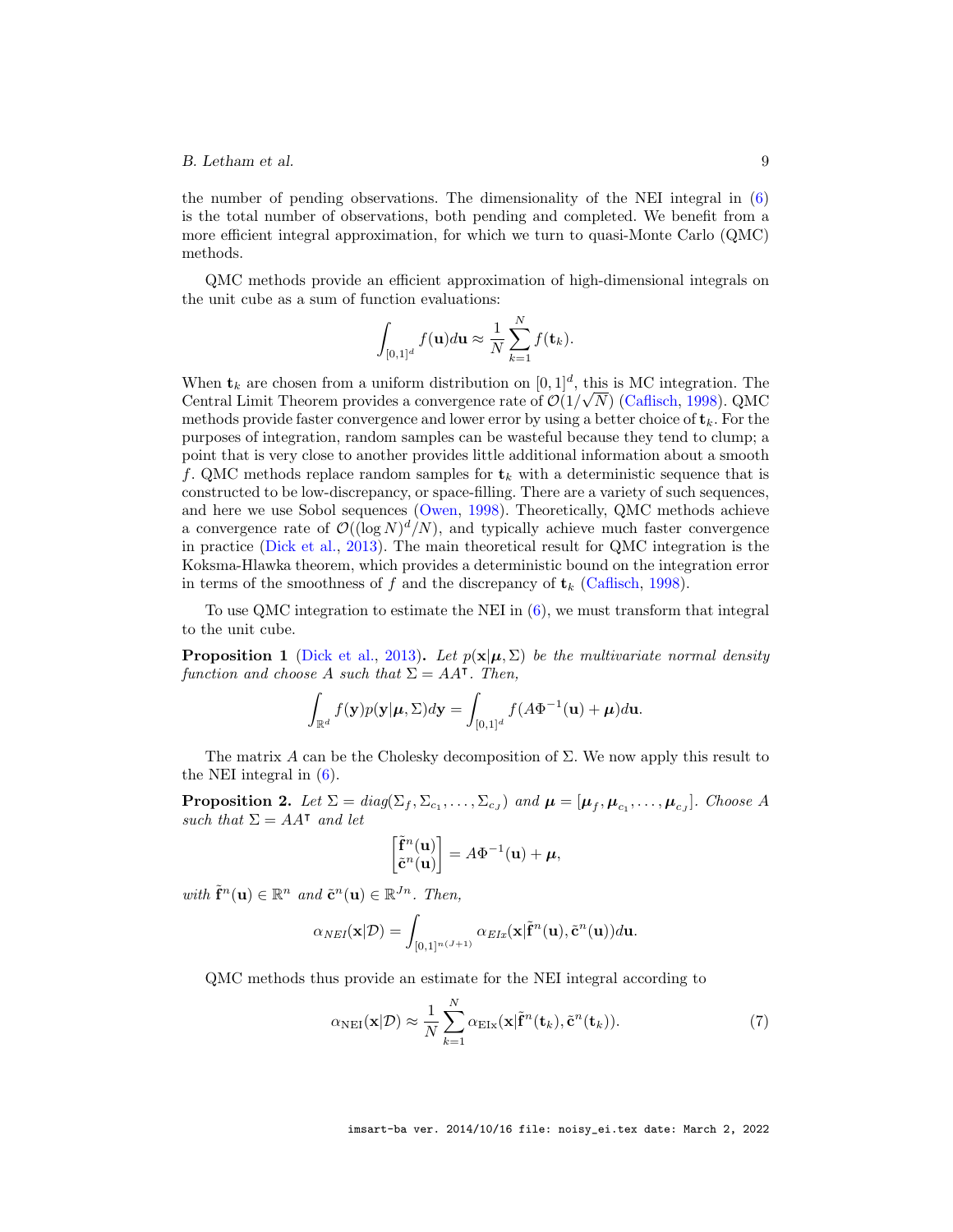<span id="page-9-2"></span>

<span id="page-9-0"></span>Figure 1: (Left) Multivariate normal random samples. (Right) Space-filling quasirandom multivariate normal samples.

The transform  $A\Phi^{-1}(\mathbf{u}) + \mu$  is the typical way that multivariate normal random samples are generated from uniform random samples **u** [\(Gentle,](#page-20-9) [2009\)](#page-20-9). Thus when each  $\mathbf{t}_k$  is chosen uniformly at random, this corresponds exactly to Monte Carlo integration using draws from the GP posterior. Using a quasirandom sequence  $\{t_1, \ldots, t_N\}$  provides faster convergence, and so reduces the number of samples N required for optimization.

As an illustration, Fig. [1](#page-9-0) shows random draws from a multivariate normal alongside quasirandom "draws" from the same distribution, generated by applying the transform of Proposition [1](#page-8-0) to a scrambled Sobol sequence. The quasirandom samples have better coverage of the distribution and will provide lower integration error.

The algorithm for computing NEI is summarized in Algorithm [1.](#page-9-1) In essence, we draw QMC samples from the posteriors for the true values of the noisy observations, and for each sampled "true" value, we compute noiseless EI using [\(5\)](#page-6-1). The computationally intensive steps in Algorithm [1](#page-9-1) are kernel inference in line 1 and constructing the noiseless GP models in line 8. For the noiseless GP models we reuse the kernel hyperparameters from line 1, but must still invert each of their covariance matrices. Lines 1–8 (the QMC sampling and constructing the noiseless models for each sample) are independent of the candidate x. In practice, we do these steps once at the beginning of the optimization and cache the models. When we wish to evaluate the expected improvement at any point x during the optimization, we evaluate the GP posteriors at  $x$  for each of these cached models and compute EI (lines 10–13). This allows NEI to be quickly computed and optimized. For asynchronous or batch optimization, the posteriors in line 2 are those of both completed and pending observations, and all other steps remain the same. Note that line 3 utilizes the assumed independence of the objective and constraint values from line 2, but the algorithm could utilize a full covariance matrix across functions if available.

<span id="page-9-1"></span>The gradient of  $\alpha_{\text{ELx}}$  can be computed analytically, and so the gradient of [\(7\)](#page-8-1) is available analytically and NEI can be optimized with standard nonlinear optimization methods. Besides the increased dimensionality of the integral, it is no harder to optimize [\(7\)](#page-8-1) than it is to optimize [\(3\)](#page-4-1), which has been shown to be efficient enough for practical use. Optimizing [\(3\)](#page-4-1) for batch EI requires sampling from the GP posterior and fitting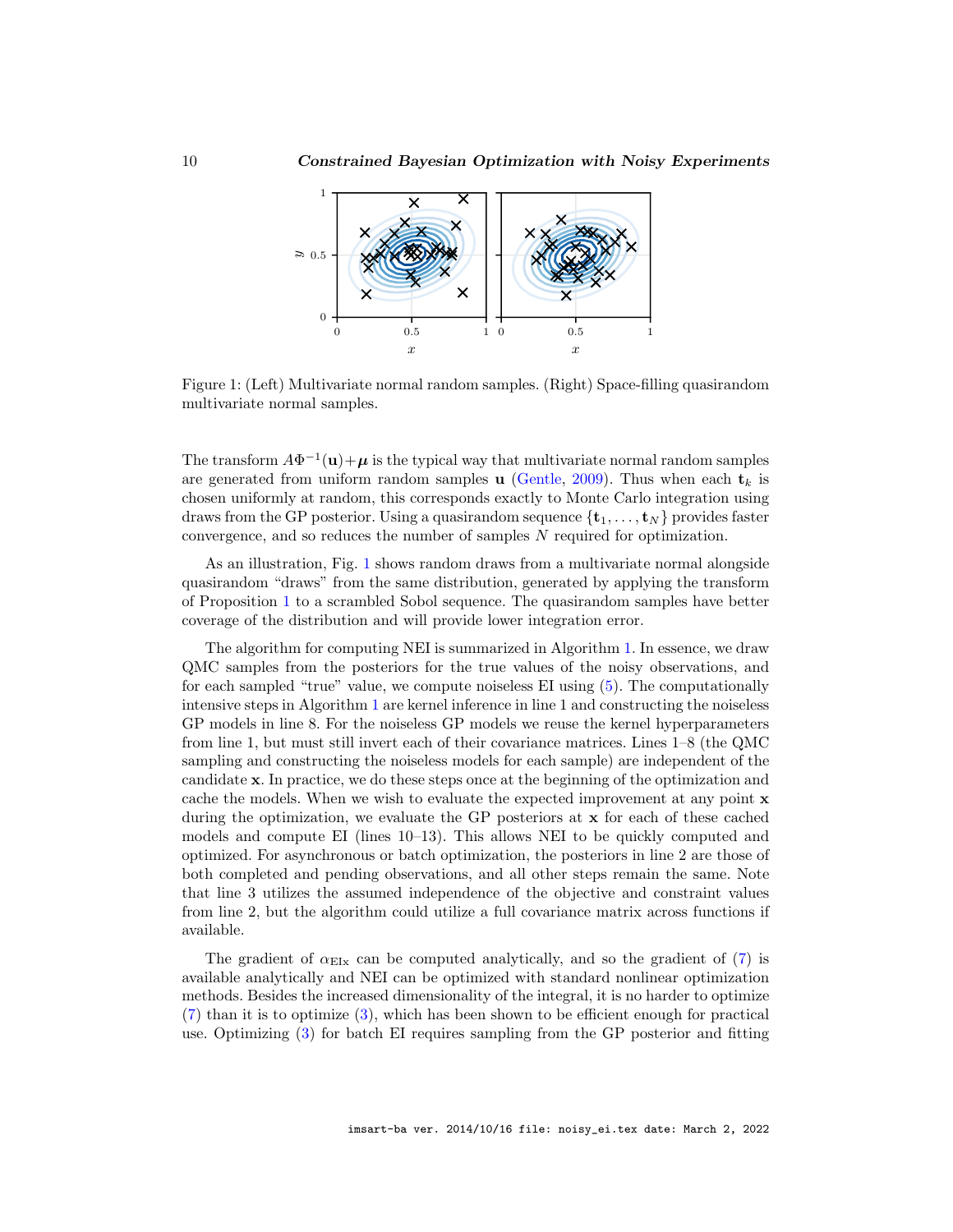#### <span id="page-10-0"></span>Algorithm 1: Noisy EI with QMC integration

Data: Noisy objective and constraint observations  $\mathcal{D}$ , candidate x. Result: Expected improvement at x.

- <sup>1</sup> Infer GP kernel hyperparameters for objective and constraints, from D.
- 2 Compute GP posteriors for the objective and constraint values at the observations:

$$
\begin{aligned} \mathbf{f}^n | \mathcal{D}_f \sim \mathcal{N}(\boldsymbol{\mu}_f, \Sigma_f) \\ \mathbf{c}_j^n | \mathcal{D}_{c_j} \sim \mathcal{N}(\boldsymbol{\mu}_{c_j}, \Sigma_{c_j}), \ j = 1, \dots, J. \end{aligned}
$$

- **3** Construct  $\Sigma = \text{diag}(\Sigma_f, \Sigma_{c_1}, \dots, \Sigma_{c_J})$  and  $\boldsymbol{\mu} = [\boldsymbol{\mu}_f, \boldsymbol{\mu}_{c_1}, \dots, \boldsymbol{\mu}_{c_J}].$
- 4 Compute the Cholesky decomposition  $\Sigma = AA^{\dagger}$ .
- 5 Generate a quasi-random sequence  $t_1, \ldots, t_N$ .
- 6 for  $i = 1, \ldots, N$  do
- <sup>7</sup> Draw quasi-random samples from the GP posterior for the values at the observations:  $\lceil \tilde{\mathbf{f}}_i$  $\tilde{\mathbf{c}}_i$  $\Big] = A \Phi^{-1}(\mathbf{t}_i) + \boldsymbol{\mu}.$ 8 Construct a GP model  $\mathcal{M}_i$  with noiseless observations  $\tilde{\mathbf{f}}_i$  and  $\tilde{\mathbf{c}}_i$ . **9** Initialize  $\alpha_{\text{NET}} = 0$ . 10 for  $i=1,\ldots,N$  do 11 Compute the posterior at **x** under model  $\mathcal{M}_i$ . 12 Use this GP posterior to compute EI as in the noiseless setting,  $\alpha_{\rm EIx}$  in [\(5\)](#page-6-1). 13  $\left\lfloor \right.$  Increment  $\alpha_{\text{NEI}} = \alpha_{\text{NEI}} + \frac{1}{N} \alpha_{\text{ELx}}$ .

14 return  $\alpha_{NEI}$ 

conditional models for each sample just as in Algorithm [1.](#page-9-1) We now show that the QMC integration allows us to handle the increased dimensionality of the integral and makes NEI practically useful.

## 5 Synthetic problems

We use synthetic problems to provide a rigorous study of two aspects of our method. In Section [5.1](#page-11-1) we compare the performance of QMC integration to the MC approach used to estimate [\(3\)](#page-4-1). We show that QMC integration allows the use of many fewer samples to achieve the same integration error and optimization performance, thus allowing us to efficiently optimize NEI. In Section [5.2](#page-11-0) we compare the optimization performance of NEI to that of several baseline approaches, and show that NEI significantly outperformed the other methods.

We used four synthetic problems for our study. The equations and visualizations for each problem are given in the supplement. The first problem comes from [Gramacy](#page-21-3)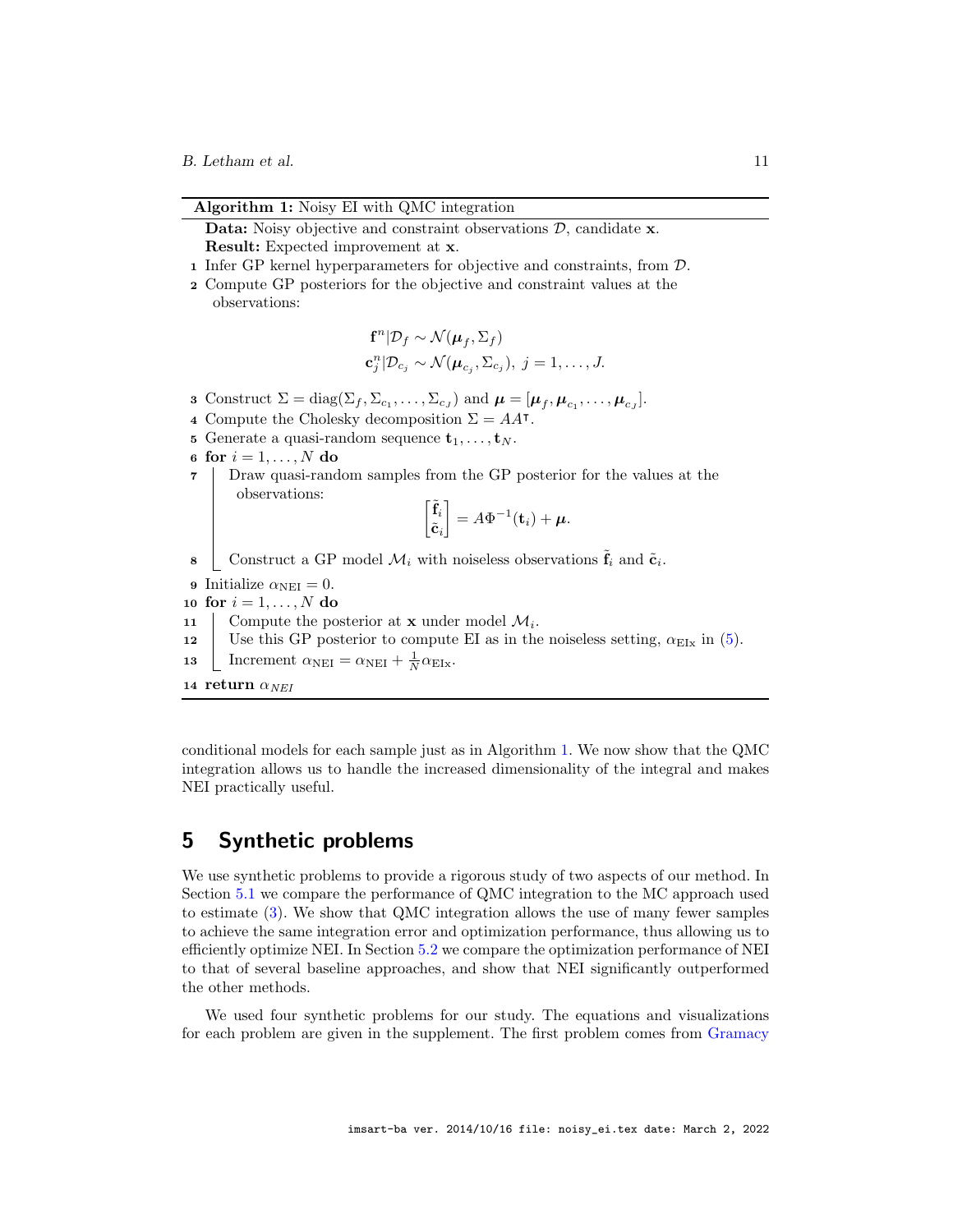#### <span id="page-11-2"></span>12 [Constrained Bayesian Optimization with Noisy Experiments](#page-21-3)

[et al.](#page-21-3) [\(2016\)](#page-21-3), and has two parameters and two constraints. The second is a constrained version of the Hartmann 6 problem with six parameters and one constraint, as in [Jalali](#page-21-10) [et al.](#page-21-10) [\(2017\)](#page-21-10). The third problem is a constrained Branin problem used by [Gelbart](#page-20-5) [et al.](#page-20-5) [\(2014\)](#page-20-5) and the fourth is a problem given by [Gardner et al.](#page-20-4) [\(2014\)](#page-20-4); these both have two parameters and one constraint. We simulated noisy objective and constraint observations by adding normally distributed noise to evaluations of the objective and constraints. Noise variances for each problem are given in the supplement.

In the experiments here and in Section [6,](#page-14-0) GP regression was done using a Matérn  $5/2$ kernel, and posterior distributions for the kernel hyperparameters were inferred using the NUTS sampler [\(Hoffman and Gelman,](#page-21-11) [2014\)](#page-21-11). GP predictions were made using the posterior mean value for the hyperparameters. NEI was optimized using random restarts of the Scipy SLSQP optimizer. In a typical randomized experiment, including those of Section  $6$ , we observe both the mean estimate and its standard error. All methods were thus given the true noise variance of each observation.

### <span id="page-11-1"></span>5.1 Evaluating QMC performance

The first set of simulations analyze the performance of the QMC estimate in [\(7\)](#page-8-1). We simulated computing NEI in a noisy, asynchronous setting by using observations at 5 quasirandom points as data, and then treating an additional 5 quasirandom points as pending observations. We then estimated the NEI integral of  $(6)$  at a point using regular MC draws from the posterior, and using QMC draws as in Algorithm [1.](#page-9-1) The locations of these points and the true NEI surfaces are given in Fig. S5 in the supplement.

For a range of the number of MC and QMC samples, we measured the percent error relative to the ground-truth found by estimating NEI with  $10^4$  regular MC samples. Fig. [2](#page-12-0) shows the results for the Gramacy problem. For this problem, QMC reliably required half as many samples as MC to achieve the same integration error.

Typically we are not interested in the actual value of NEI, rather we only want to find the optimizer. For 100 replicates, we optimized NEI using the MC and QMC approximations, and measured the Euclidean distance between the found optimizer and the ground-truth optimizer. Fig. [2](#page-12-0) shows that the lower integration error led to better optimization performance: 16 QMC samples achieved the same optimizer distance as 50 MC samples. This same simulation was done for the other three problems, and similar results are shown in Fig. S6 in the supplement.

## <span id="page-11-0"></span>5.2 Optimization performance compared to heuristics and other methods

We compare optimization performance of NEI to using the heuristics of Section [2](#page-2-2) to handle the noise in observations and constraints and to available baselines. For the EI+heuristics method, we measure expected improvement relative to the best GP mean of points that satisfy the constraints in expectation. Batch optimization is done as described in Section [2.3,](#page-4-2) but using MC draws from a GP that includes the observation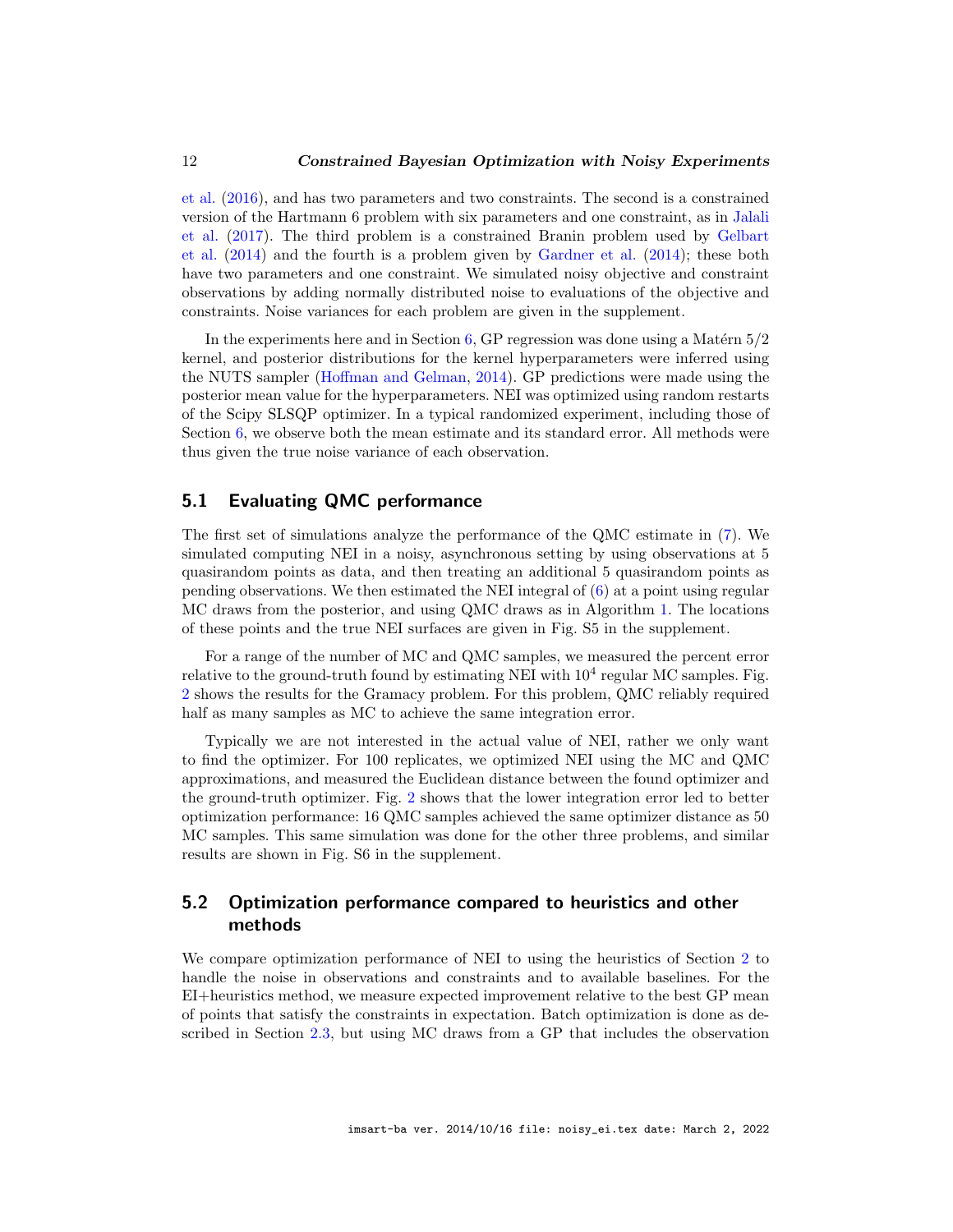<span id="page-12-1"></span>

<span id="page-12-0"></span>Figure 2: (Top) NEI integration error (average over 500 replicates, and two standard errors of the mean) as a function of the number of MC or QMC samples used for the approximation. (Bottom) Average distance from the optimizer using the approximated NEI to the true NEI global optimum, as a percent of the maximum distance in the search space. QMC yielded substantially better optimization performance.

noise. The EI+heuristics method uses the same GP models and optimization routines as the NEI method, with the only difference being the use of heuristics in computing EI. In particular, the methods are identical in the absence of observation noise. In addition to the heuristics baseline, we also compare to two commonly used Bayesian optimization methods from the Spearmint package: Spearmint EI [\(Snoek et al.,](#page-23-0) [2012\)](#page-23-0), and Spearmint PESC [\(Hern´andez-Lobato et al.,](#page-21-7) [2015\)](#page-21-7). Spearmint EI uses similar heuristics as EI+heuristics to handle noise, but also uses a different approach for GP estimation, different optimization routines, and other techniques like input warping [\(Snoek et al.,](#page-23-10) [2014\)](#page-23-10). Spearmint PESC implements constrained predictive entropy search. There are a number of other available packages for Bayesian optimization, however only Spearmint currently supports constraints and so our comparison is limited to these methods.

Each optimization was begun from the same batch of 5 Sobol sequence points, after which Bayesian optimization was performed in 9 batches of 5 points each, for a total of 50 iterations. After each batch, noisy observations of the points in the batch were incorporated into the model. This simulation was repeated 100 times for each of the four problems, each with independent observation noise added to function and constraint evaluations.

Fig. [3](#page-13-0) shows the value of the best feasible point at each iteration of the optimization, for all four problems. NEI consistently performed the best of all of the methods.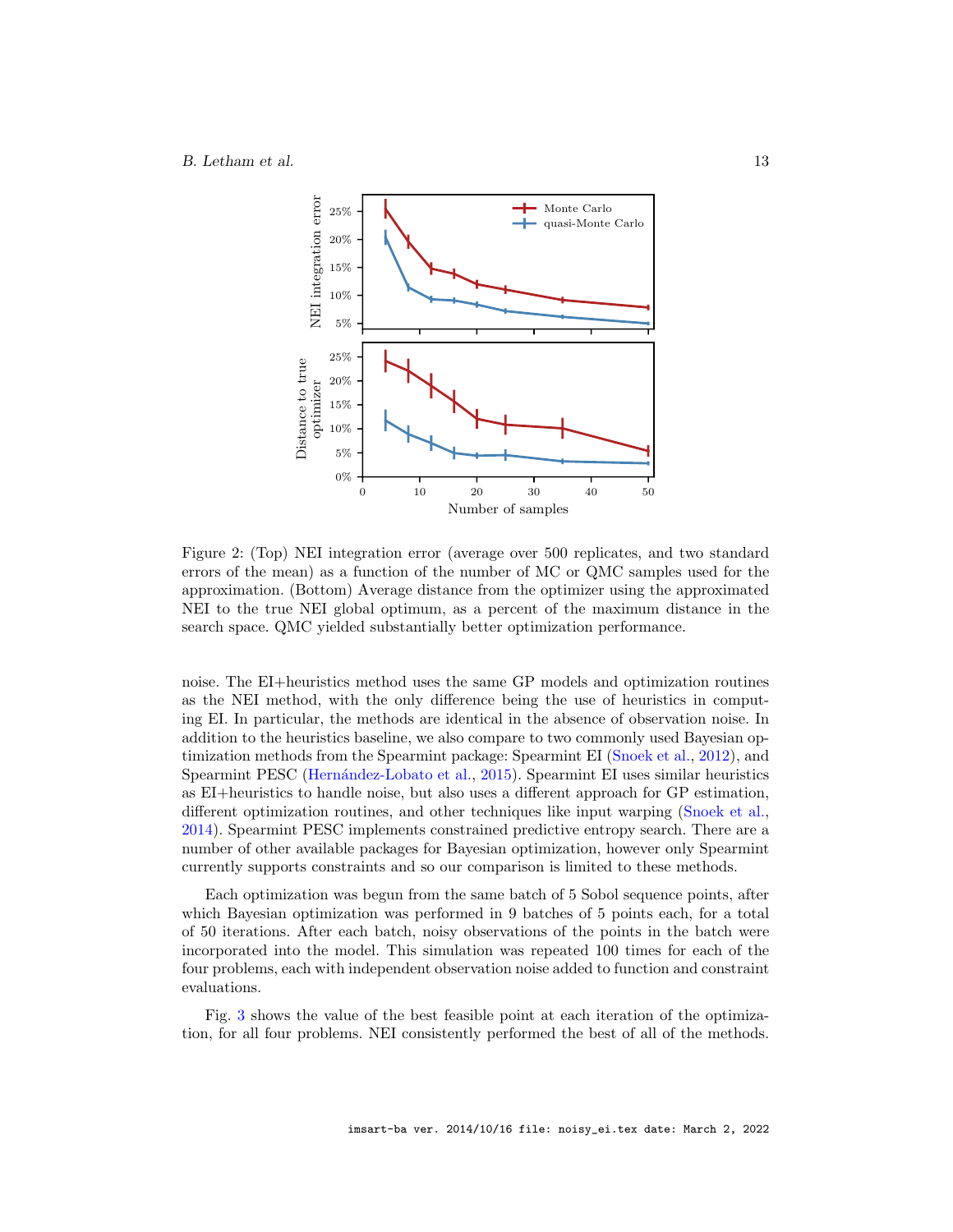

<span id="page-13-0"></span>Figure 3: Value of the best feasible objective by each iteration of optimization, for each of the four problems and each of the four methods. Plots show mean over replicates and two standard errors of the mean. Horizontal line indicates the global optimum for the problem and the black bar is the standard deviation of the observation noise. NEI consistently outperformed the other methods.

Compared to EI+heuristics, NEI was able to find better solutions with fewer iterations. Without noise, these two methods are identical; the improved performance comes entirely from correctly handling observation noise. PESC had equal performance as NEI on the Gardner problem, but performed worse even than EI+heuristics on the other problems. Computation time was similar for the four methods, all requiring around 10s per iteration.

As illustrated in Fig. S7 in the supplement, the proposals from EI+heuristics tended to form clumps at points with a good objective value and uncertain feasibility. Being more exploitative in a noisy setting could potentially be advantageous by allowing the model to more accurately identify the best feasible solution. We compare the final model identified best points after each batch for NEI and EI+heuristics for the Hartmann6 problem in Fig. [4,](#page-14-1) according to the criterion of  $(4)$ . By the final batch of the optimization, both methods were able to identify arms that were feasible but those chosen by NEI had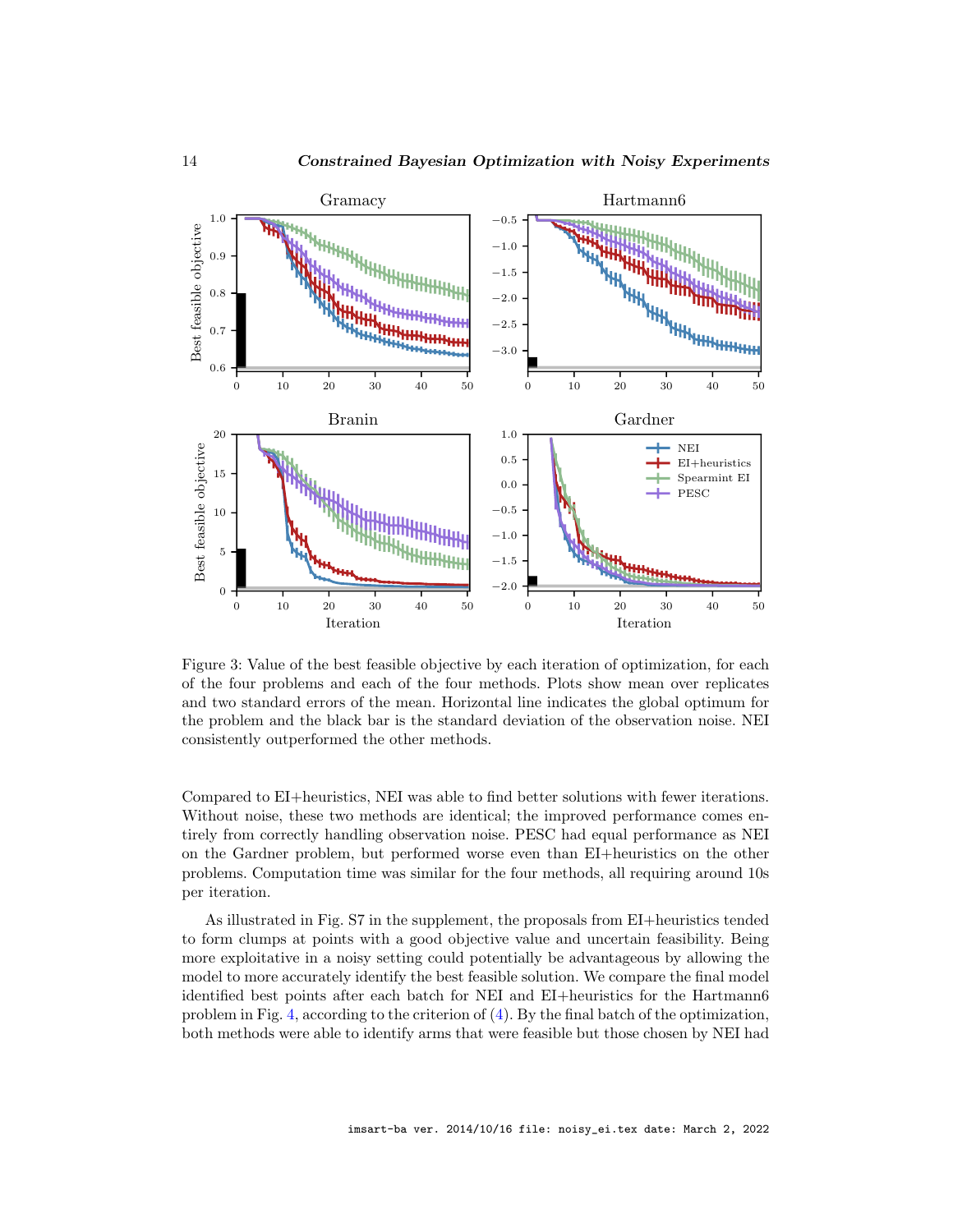<span id="page-14-2"></span>

<span id="page-14-1"></span>Figure 4: (Left) For the Hartmann6 problem, the objective value of the arm identified from the model as being best after each batch of the simulation in Fig. [3.](#page-13-0) (Right) The proportion of replicates in which the model identified best point was actually feasible. NEI was able to both find and identify better points.

significantly better objective. Similar results for the other three problems are given in Fig. S9 of the supplement. Fig. S10 of the supplement shows results using the alternative identification strategy of choosing the best arm that is feasible with probability greater than  $1 - \delta$ .

## <span id="page-14-0"></span>6 Bayesian optimization with real-world randomized experiments

We present two case studies of how Bayesian optimization with NEI works in practice with real experiments at Facebook: an online field experiment to optimize ranking system parameters, and a randomized controlled benchmark to optimize server performance. Both experiments involved tuning many continuous parameters simultaneously via noisy objectives and noisy constraints.

## 6.1 Optimizing machine learning systems

Advances in modeling, feature engineering, and hyperparameter optimization are typical targets for improving the performance of the models that make up a machine learning system. However, the performance of a machine learning system also depends on the inputs to the model, which often come from many interconnected retrieval and ranking systems, each of which is controlled by many tuning parameters [\(Bendersky et al.,](#page-20-10) [2010;](#page-20-10) [Covington et al.,](#page-20-11) [2016\)](#page-20-11). For example, an indexer may retrieve a subset of items which are then fed into a high-precision ranking algorithm. The indexer has parameters such as the number of items to retrieve at each stage and how different items are valued [\(Rodriguez et al.,](#page-22-9) [2012\)](#page-22-9). Tuning these parameters can often be as important as tuning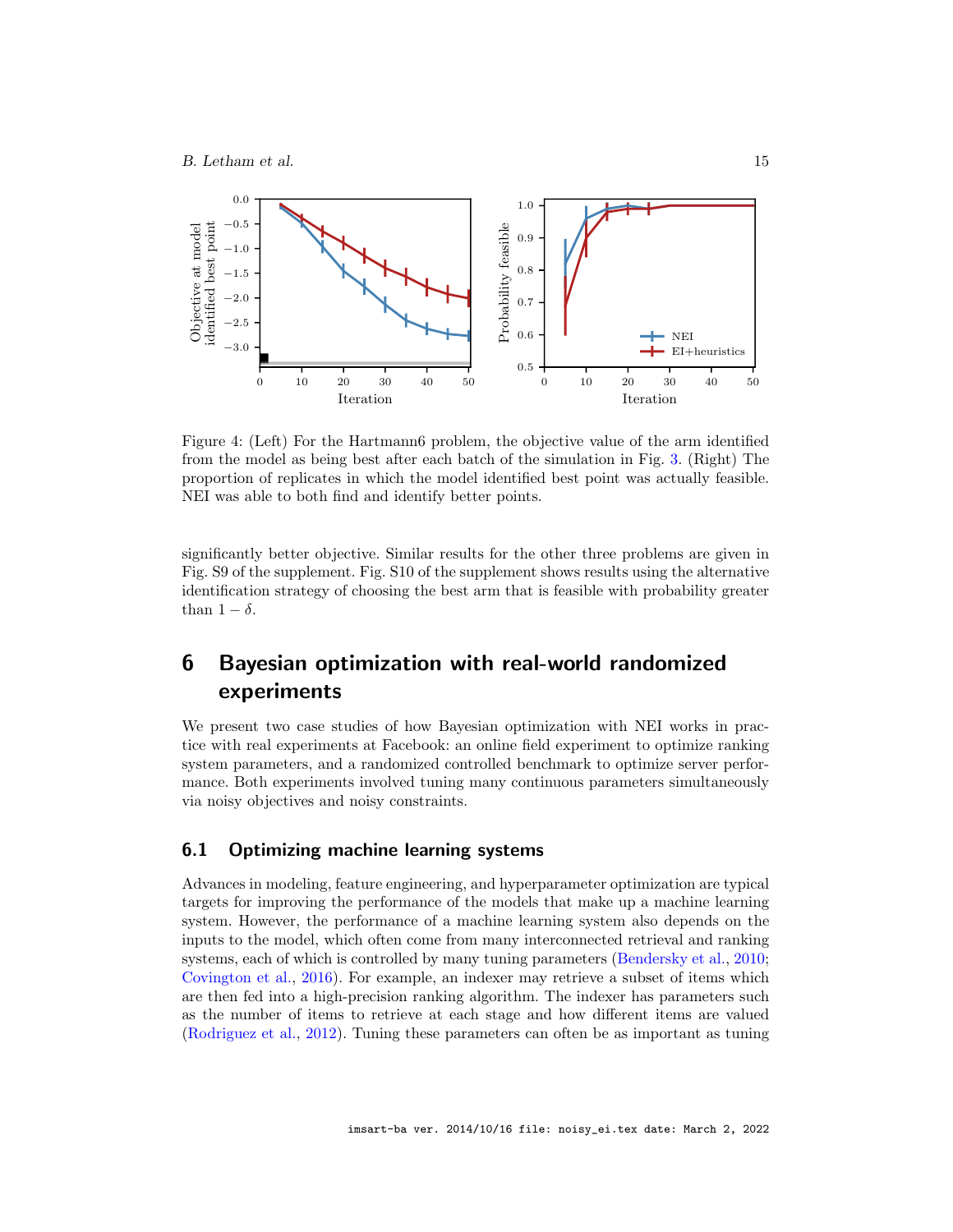the model itself.

While Bayesian optimization has proven to be an effective tool for optimizing the performance of machine learning models operating in isolation [\(Snoek et al.,](#page-23-0) [2012\)](#page-23-0), the evaluation of an entire production system requires live A/B testing. Since outcomes directly affected by machine learning systems are heavily skewed [\(Kohavi et al.,](#page-22-10) [2014\)](#page-22-10), measurement error is on the same order as the effect size itself.

We used NEI to optimize a ranking system. This system consisted of an indexer that aggregated content from various sources and identified items to be sent to a model for ranking. We experimented with tuning indexer parameters in a 6-dimensional space to improve the overall performance of the system. We maximized an objective metric subject to a lower bound on a constraint metric. NEI is ideally suited for this type of randomized experiment: noise levels are significant relative to the effect size, multiple variants are tested simultaneously in a batch fashion, and there are constraints that must be satisfied (e.g., measures of quality).

The experiment was conducted in two batches: a quasirandom initial batch of 31 configurations selected with a scrambled Sobol sequence, and a second batch which used NEI to propose 3 configurations. Fig. [5](#page-15-0) shows the results of the experiment as change relative to baseline, with axes scaled by the largest effect. In this experiment, the objective and constraint were highly negatively correlated ( $\rho = 0.78$ ). NEI proposed candidates near the constraint boundary, and with only three points was able to find a feasible configuration that improved over both the baseline and anything from the initial batch.



<span id="page-15-0"></span>Figure 5: Posterior GP predictions (means and 2 standard deviations) from an A/B test using NEI to generate a batch of 3 candidates. The goal was to maximize the objective, subject to a lower bound on the constraint. The shaded region is infeasible. NEI found a feasible point with significantly better objective value than both the baseline and the quasirandom initialization.

<span id="page-15-1"></span>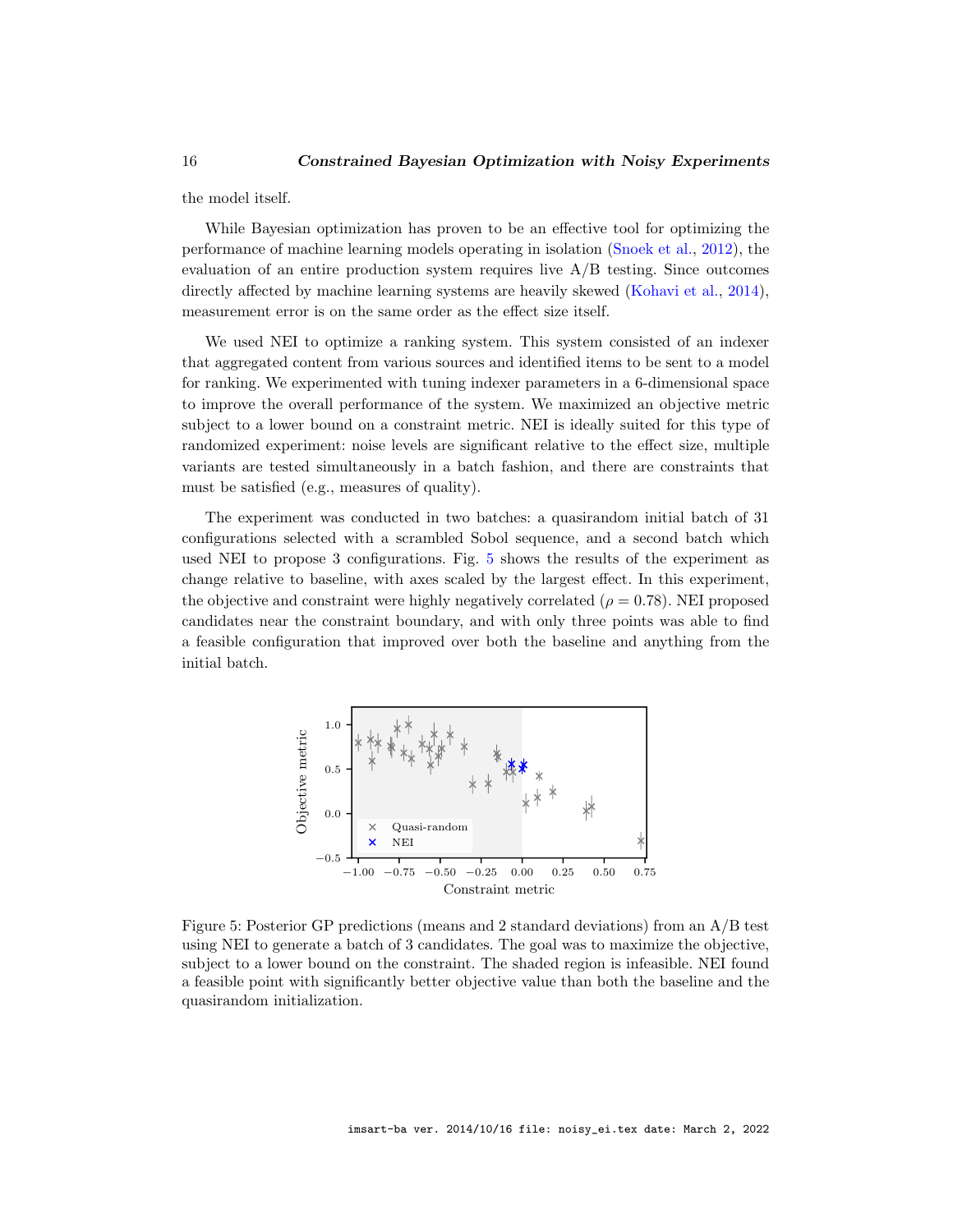### <span id="page-16-0"></span>6.2 Optimizing server performance

We applied Bayesian optimization with NEI to improve the performance of the servers that power Facebook. Facebook is written in a mix of the PHP and Hack programming languages, and it uses the HipHop Virtual Machine (HHVM) [\(Adams et al.,](#page-19-0) [2014\)](#page-19-0) to execute the PHP/Hack code in order to serve HTTP requests. HHVM is an open-source virtual machine containing a just-in-time (JIT) compiler to translate the PHP/Hack code into Intel x86 machine code at runtime so it can be executed.

During the compilation process, HHVM's JIT compiler performs a large number of code optimizations aimed at improving the performance of the final machine code. For example, code layout optimization splits the hot and cold code paths in order to improve the effectiveness of the instruction cache by increasing the chances of the hot code remaining in the cache. How often a code block is executed to be considered hot is a tunable parameter inside the JIT compiler. As another example, function inlining eliminates the overhead of calling and returning from a function, with tunable parameters determining which kinds of functions should be inlined.

Tuning compiler parameters can be very challenging for a number of reasons. First, even seemingly unrelated compiler optimizations, such as function inlining and code layout, can interfere with one another by affecting performance of the processor's instruction cache. Second, there are often additional constraints that limit the viable optimization space. Function inlining, for example, can drastically increase code size and, as a result, memory usage. Third, accurate modeling of all the factors inside a processor is so difficult that the only reasonable way to compare the performance of two different configurations is by running A/B tests.

Facebook uses a system called Perflab for running A/B tests of server configurations [\(Bakshy and Frachtenberg,](#page-20-12) [2015\)](#page-20-12). At a high-level, a Perflab experiment assigns two isolated sets of machines to utilize the two configurations. It then replays a representative sample of user traffic against these hosts at high load, while measuring performance metrics including CPU time, memory usage, and database fetches, among other things. Perflab provides confidence intervals on these noisy measurements, characterizing the noise level and allowing for rigorous comparison of the configurations. The system is described in detail in [Bakshy and Frachtenberg](#page-20-12) [\(2015\)](#page-20-12). Each A/B traffic experiment takes several hours to complete, however we had access to several machines on which to run these experiments, and so could use asynchronous optimization to run typically 3 function evaluations in parallel.

We tuned 7 numeric run-time compiler flags in HHVM that control inlining and code layout optimizations. This was a real experiment that we conducted, and the results were incorporated into the mainstream open-source HHVM [\(Ottoni,](#page-22-11) [2016\)](#page-22-11). Parameter names and their ranges are given in the supplement. Some parameters were integers—these values were rounded after optimization for each proposal. The goal of the optimization was to reduce CPU time with a constraint of not increasing peak memory usage on the server.

We initialized with 30 configurations that were generated via scrambled Sobol sequences and then ran 70 more traffic experiments whose configurations were selected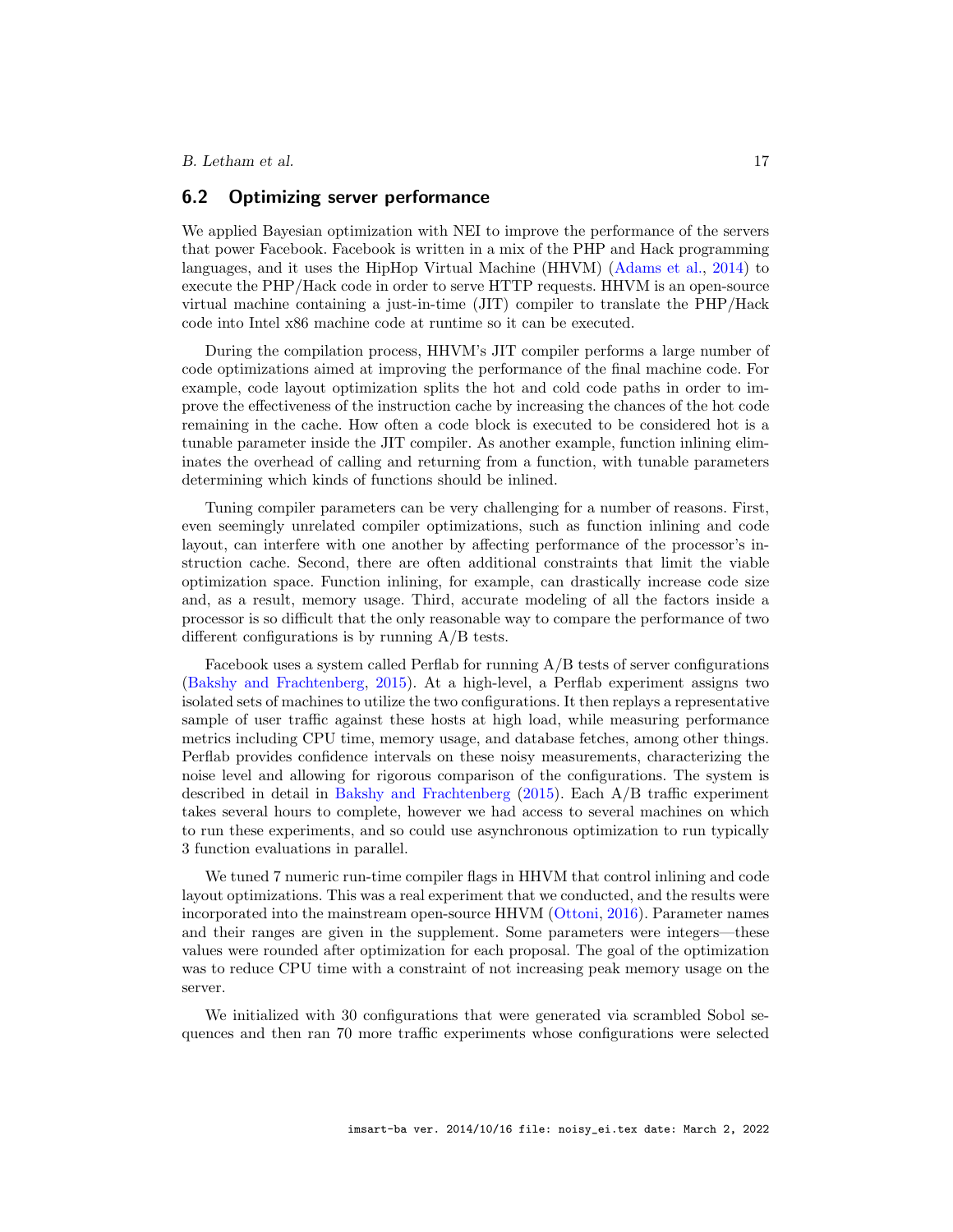

<span id="page-17-0"></span>Figure 6: (Left) Posterior GP predictions (means and 2 standard deviations) of CPU time across the optimization iterations, as scaled change relative to baseline. The vertical line marks the end of the quasirandom initialization and the start of candidates selected using NEI. The objective was to minimize CPU time, subject to peak memory not increasing. (Right) The probability of feasibility at each iteration. Horizontal lines show the median for the quasirandom points and for the NEI points. NEI candidates reduced CPU time and increased probability of feasibility.

using NEI. Fig. [6](#page-17-0) shows the CPU time and probability of feasibility across iterations. In the quasirandom initialization, CPU time and memory usage were only weakly correlated ( $\rho = 0.21$ ). CPU times shown were scaled by the maximum observed difference. The optimization succeeded in finding a better parameter configuration, with experiment 83 providing the most reduction in CPU time while also not increasing peak memory. Nearly all of the NEI candidates provided a reduction of CPU time relative to baseline, while also being more likely to be feasible: the median probability of feasibility in the initialization was 0.77, which increased to 0.89 for the NEI candidates.

## 7 Discussion

Properly handling noisy observations and noisy constraints is important when tuning parameters of a system via sequential experiments with measurement error. If the measurement error is small relative to the effect size, Bayesian optimization using a heuristic EI can be successful. However, when the measurement noise is high we can substantially improve performance by properly integrating out the uncertainty.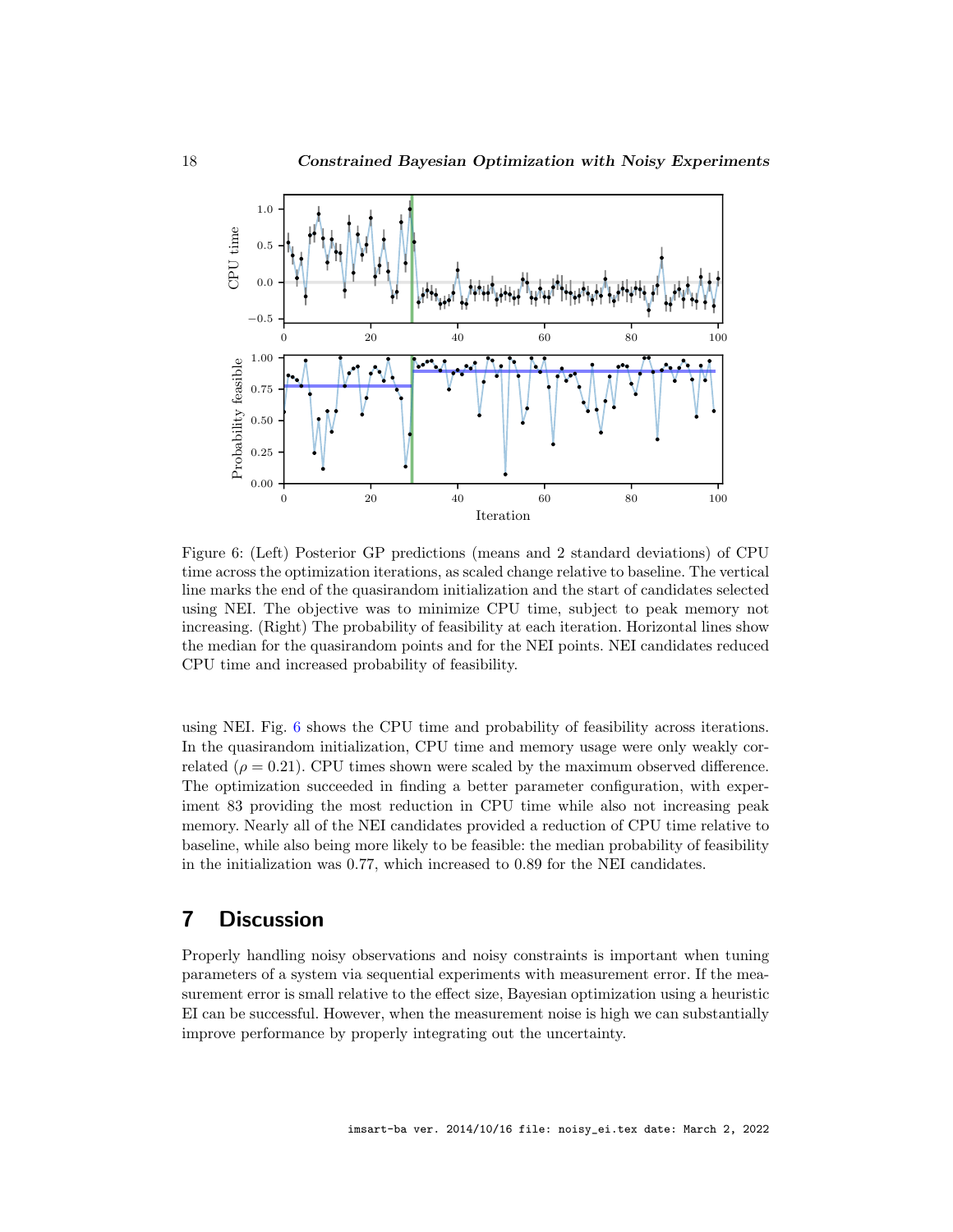<span id="page-18-0"></span>NEI requires solving a higher dimensional integral than has previously been used for batch optimization, but we developed a QMC integration technique which allowed the integral to be estimated efficiently enough for optimization. Even in the noiseless case, the QMC approach that we developed here could be used to speed up the batch optimization strategy of [Snoek et al.](#page-23-0) [\(2012\)](#page-23-0). QMC provided a useful approximation to the integral with a relatively low number of samples. Part of the success of QMC for the NEI integral likely comes from the low effective dimensionality of this integral [\(Wang](#page-23-11) [and Fang,](#page-23-11) [2003\)](#page-23-11). The EI at a point is largely determined by the values at nearby points and at the best point. Points that are far away and not likely to be the best will have little influence on the NEI integral, and so the effective dimensionality is lower than the total number of observations.

Qualitatively, we are measuring EI under various possible realizations of the true function. Averaging over a number of such realizations finds points that have high EI under many possible true functions, which is a desirable property even if there are too few QMC samples to fully characterize the posterior. Regardless of the number of QMC samples or dimensionality of the integral, points with positive NEI estimated via sampling are guaranteed to actually have positive NEI, hence we can expect the optimization to progress.

Measuring EI at x relative to the GP mean at the best  $x^*$ , as EI+heuristics does, ignores the covariance between  $f(x)$  and  $f(x^*)$ . Given two points  $x_1$  and  $x_2$  with the same marginal posteriors  $f(x_1) = f(x_2)$ , we should prefer the point that is less correlated with  $f(x^*)$  since our expected total utility will be higher. NEI incorporates covariance between points and so would prefer the less correlated point, whereas for EI+heuristics they would be considered equally valuable.

The NEI acquisition function does not give value to replicating points. This prevents NEI from being useful for discrete problems, and could also be a limitation in continuous spaces. [Binois et al.](#page-20-13) [\(2017\)](#page-20-13) derive conditions under which it is beneficial to replicate, and show that in some situations replication can lead to lower predictive variance across the design space than new observations. In continuous spaces, NEI will reduce uncertainty at the optimum without replicates by sampling nearby points. In our experiments this was sufficient, but incorporating a replication strategy is an area of future work (see [Jalali et al.,](#page-21-10) [2017,](#page-21-10) for additional discussion on replication strategies in this setting). NEI also does not give value to points outside the feasible region, due to the myopic utility function. Infeasible points may be useful for reducing model uncertainty and allowing better, feasible points in future iterations. Less myopic methods such as integrated expected conditional improvement [\(Gramacy and Lee,](#page-21-1) [2011\)](#page-21-1) measure that value. Knowledge gradient also gives value to points according to their improvement of the global model, not just their individual objective value. Incorporating utility for infeasible points into NEI could also be beneficial.

Recent work in [Chevalier and Ginsbourger](#page-20-14) [\(2013\)](#page-20-14) and [Marmin et al.](#page-22-12) [\(2016\)](#page-22-12) provides an alternative to MC integration for batch Bayesian optimization using formulae for truncated multivariate normal distributions. Applying these results to the multivariate normal expectation of NEI is another promising area of future work.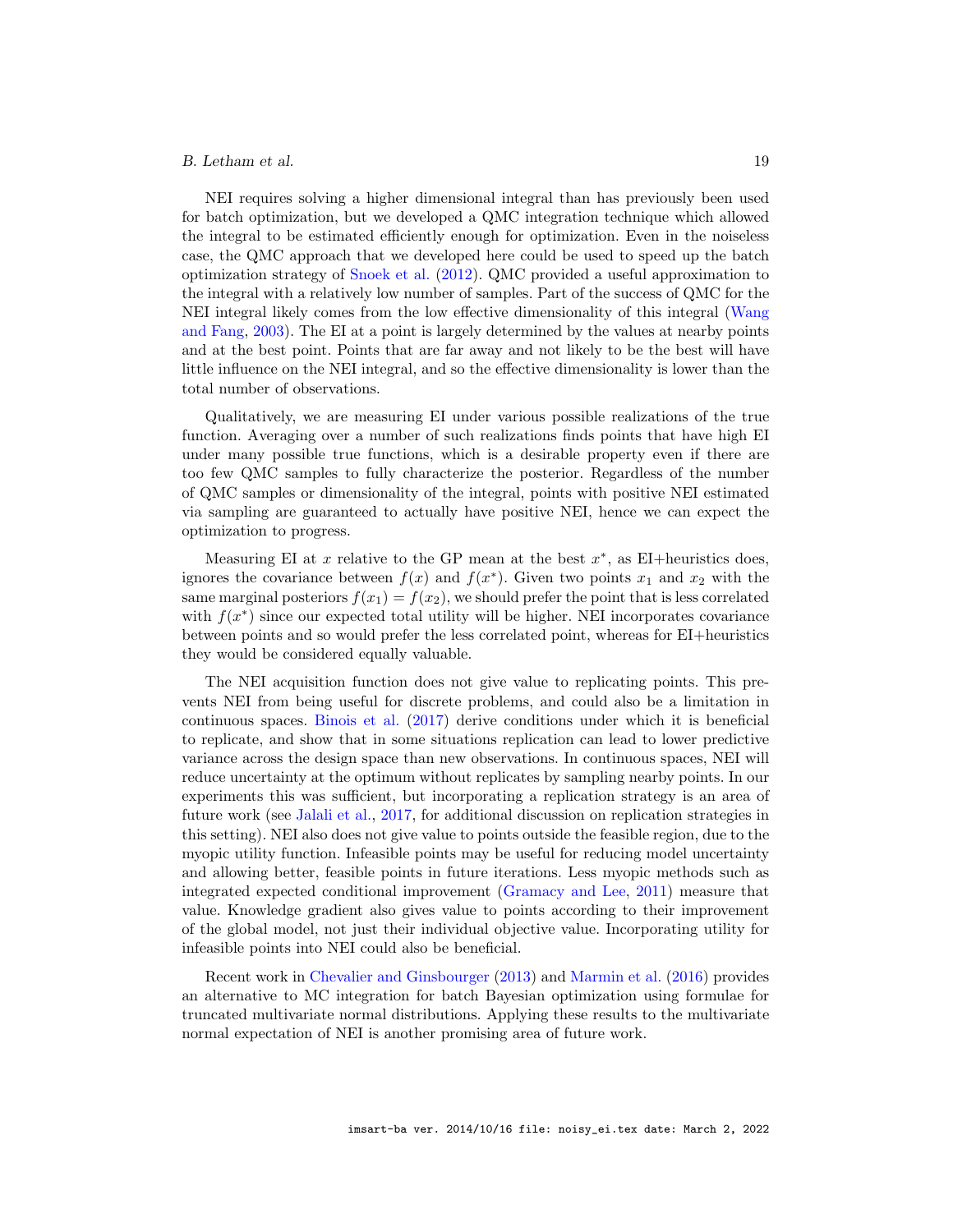#### <span id="page-19-1"></span>20 Constrained Bayesian Optimization with Noisy Experiments

For simplicity, here we assumed independence of the constraints. This could easily be replaced by a multi-task GP over the constraints for computing probability of feasibility. The sampling would then use the full covariance matrix across all constraints. The assumed independence of the objective with each constraint is required for the analytic form of the inner EI computation. Extending EI to account for correlations between objective and constraints is an open challenge.

We found that not only did NEI generally outperform PESC, but even EI+heuristics outperformed PESC in three of the four experiments. PESC has been compared to Spearmint EI on these same problems before, but in settings more similar to hyperparameter optimization than our noisy experiments setting. Hernández-Lobato et al. [\(2014\)](#page-21-6) evaluated PESC on unconstrained Branin and Hartmann6 problems, but with a very low noise level: 0.03, whereas in our experiments the noise standard deviation was 5 for Branin and 0.2 for Hartmann6. [Hern´andez-Lobato et al.](#page-21-7) [\(2015\)](#page-21-7) evaluated PESC on the Gramacy problem, but with no observation noise. These previous experiments were also fully sequential, whereas ours required producing batches of 5 proposals before updating the model. [Shah and Ghahramani](#page-23-6) [\(2015\)](#page-23-6) evaluated predictive entropy search on unconstrained Branin and Hartmann6 problems with no noise, but with batches of size 3. They found for both of these problems that Spearmint EI outperformed predictive entropy search. [Metzen](#page-22-13) [\(2016\)](#page-22-13) showed that entropy search can perform worse than EI because it does not take into account the correlations in the observed function values. This can cause it to be over-exploitative, and is an issue that would be exacerbated by high observation noise. The approximations required to compute and optimize PESC are sufficiently complicated that it is hard to pinpoint the source of the problem. We are interested in production optimization systems that are used and maintained by teams, and so the straightforward implementation of NEI is valuable.

Spearmint EI performed worse than EI+heuristics, despite also being an implementation of EI with heuristics. The most significant difference between the two is the way in which the constraint heuristic was implemented. EI+heuristics measured EI relative to the best point that was feasible in expectation. Spearmint EI requires the incumbent best to be feasible with probability at least 0.99 for each constraint. In our experiments with relatively noisy constraints, there were many iterations in which there were no observations with a probability of feasibility above 0.99, in which case Spearmint EI ignores the objective and proposes points that maximize the probability of feasibility. The sensitivity of the results to the way in which the heuristics are implemented provides additional motivation for ending our reliance on them with NEI.

We demonstrated the efficacy of our method to improve the performance of machine learning infrastructure and a JIT compiler. Our method is widely applicable to many other empirical settings which naturally produce measurement error, both in online and offline contexts.

## References

<span id="page-19-0"></span>Adams, K., Evans, J., Maher, B., Ottoni, G., Paroski, A., Simmers, B., Smith, E., and Yamauchi, O. (2014). "The Hiphop Virtual Machine." In Proceedings of the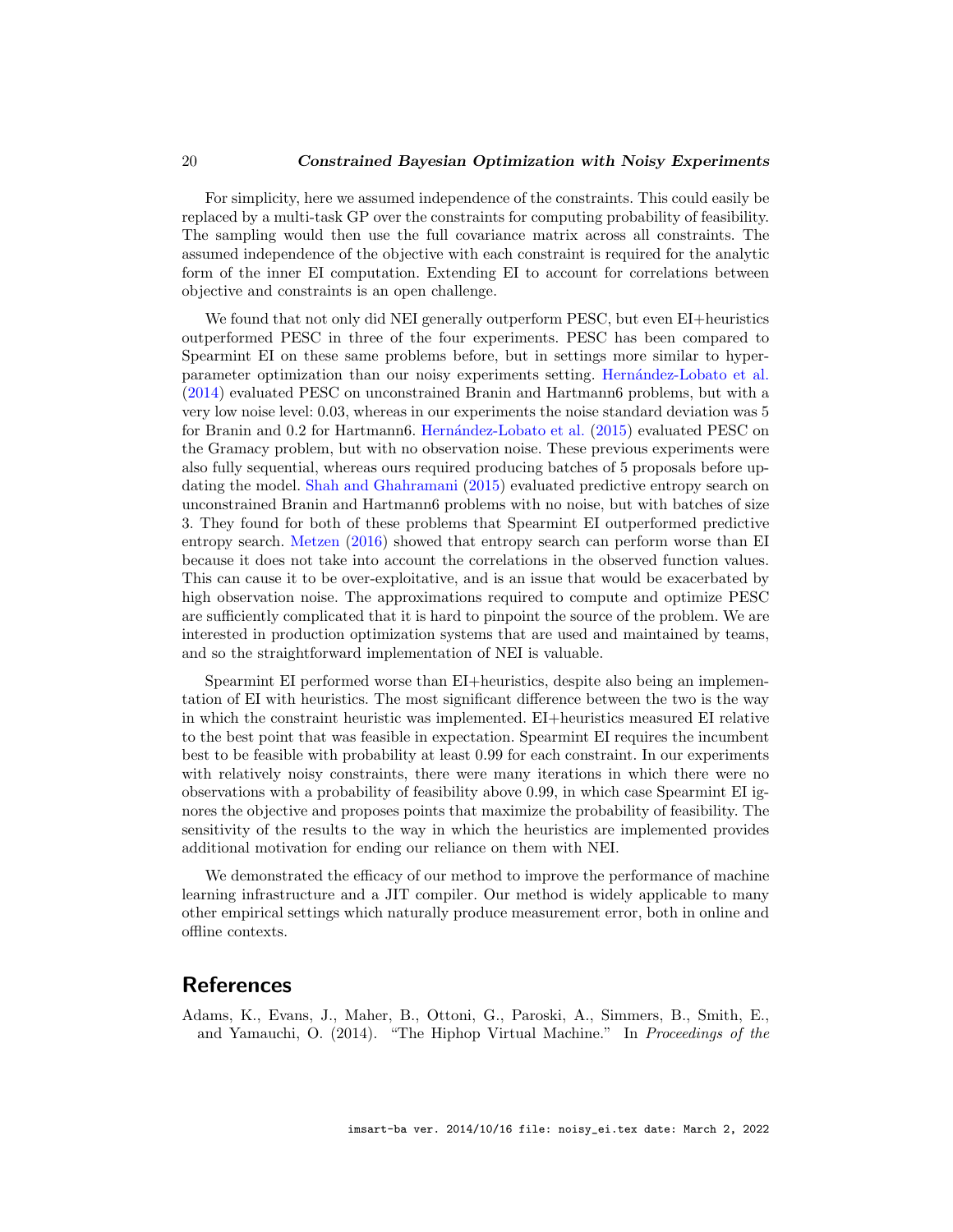ACM International Conference on Object Oriented Programming Systems Languages & Applications, OOPSLA, 777–790. [17](#page-16-0)

- <span id="page-20-1"></span>Athey, S. and Wager, S. (2017). "Efficient Policy Learning." URL <https://arxiv.org/abs/1702.02896> [2](#page-1-0)
- <span id="page-20-12"></span>Bakshy, E. and Frachtenberg, E. (2015). "Design and Analysis of Benchmarking Experiments for Distributed Internet Services." In Proceedings of the 24th International Conference on World Wide Web, WWW. [17](#page-16-0)
- <span id="page-20-10"></span>Bendersky, M., Gabrilovich, E., Josifovski, V., and Metzler, D. (2010). "The Anatomy of an Ad: Structured Indexing and Retrieval for Sponsored Search." In Proceedings of the 19th International Conference on World Wide Web, WWW, 101–110. [15](#page-14-2)
- <span id="page-20-13"></span>Binois, M., Huang, J., Gramacy, R. B., and Ludkovski, M. (2017). "Replication or Exploration? Sequential Design for Stochastic Simulation Experiments." URL <https://arxiv.org/abs/1710.03206> [19](#page-18-0)
- <span id="page-20-3"></span>Bull, A. D. (2011). "Convergence Rates of Efficient Global Optimization Algorithms." Journal of Machine Learning Research, 12: 2879–2904. [3](#page-2-3)
- <span id="page-20-7"></span>Caflisch, R. E. (1998). "Monte Carlo and Quasi-Monte Carlo Methods." Acta Numerica, 7: 1–49. [9](#page-8-2)
- <span id="page-20-14"></span>Chevalier, C. and Ginsbourger, D. (2013). "Fast Computation of the Multipoint Expected Improvement with Applications in Batch Selection." In Learning and Intelligent Optimization, Lecture Notes in Computer Science, volume 7997, 59 – 69. [19](#page-18-0)
- <span id="page-20-11"></span>Covington, P., Adams, J., and Sargin, E. (2016). "Deep Neural Networks for YouTube Recommendations." In Proceedings of the 10th ACM Conference on Recommender Systems, RecSys, 191–198. [15](#page-14-2)
- <span id="page-20-0"></span>Deng, A. and Shi, X. (2016). "Data-Driven Metric Development for Online Controlled Experiments: Seven Lessons Learned." In Proceedings of the 22nd ACM SIGKDD International Conference on Knowledge Discovery and Data Mining, KDD, 77–86. [2](#page-1-0)
- <span id="page-20-8"></span>Dick, J., Kuo, F. Y., and Sloan, I. H. (2013). "High-Dimensional Integration: the Quasi-Monte Carlo Way." Acta Numerica, 22: 133–288. [9](#page-8-2)
- <span id="page-20-2"></span>Dudík, M., Erhan, D., Langford, J., and Li, L. (2014). "Doubly Robust Policy Evaluation and Optimization." Statistical Science, 29(4): 485–511. [2](#page-1-0)
- <span id="page-20-4"></span>Gardner, J. R., Kusner, M. J., Xu, Z., Weinberger, K. Q., and Cunningham, J. P. (2014). "Bayesian Optimization with Inequality Constraints." In Proceedings of the 31st International Conference on Machine Learning, ICML. [4,](#page-3-1) [7,](#page-6-2) [12](#page-11-2)
- <span id="page-20-5"></span>Gelbart, M. A., Snoek, J., and Adams, R. P. (2014). "Bayesian Optimization with Unknown Constraints." In Proceedings of the 30th Conference on Uncertainty in Artificial Intelligence, UAI. [4,](#page-3-1) [6,](#page-5-1) [7,](#page-6-2) [12](#page-11-2)
- <span id="page-20-9"></span>Gentle, J. E. (2009). Computational Statistics. New York: Springer. [10](#page-9-2)
- <span id="page-20-6"></span>Ginsbourger, D., Janusevskis, J., and Le Riche, R. (2011). "Dealing with Asynchronicity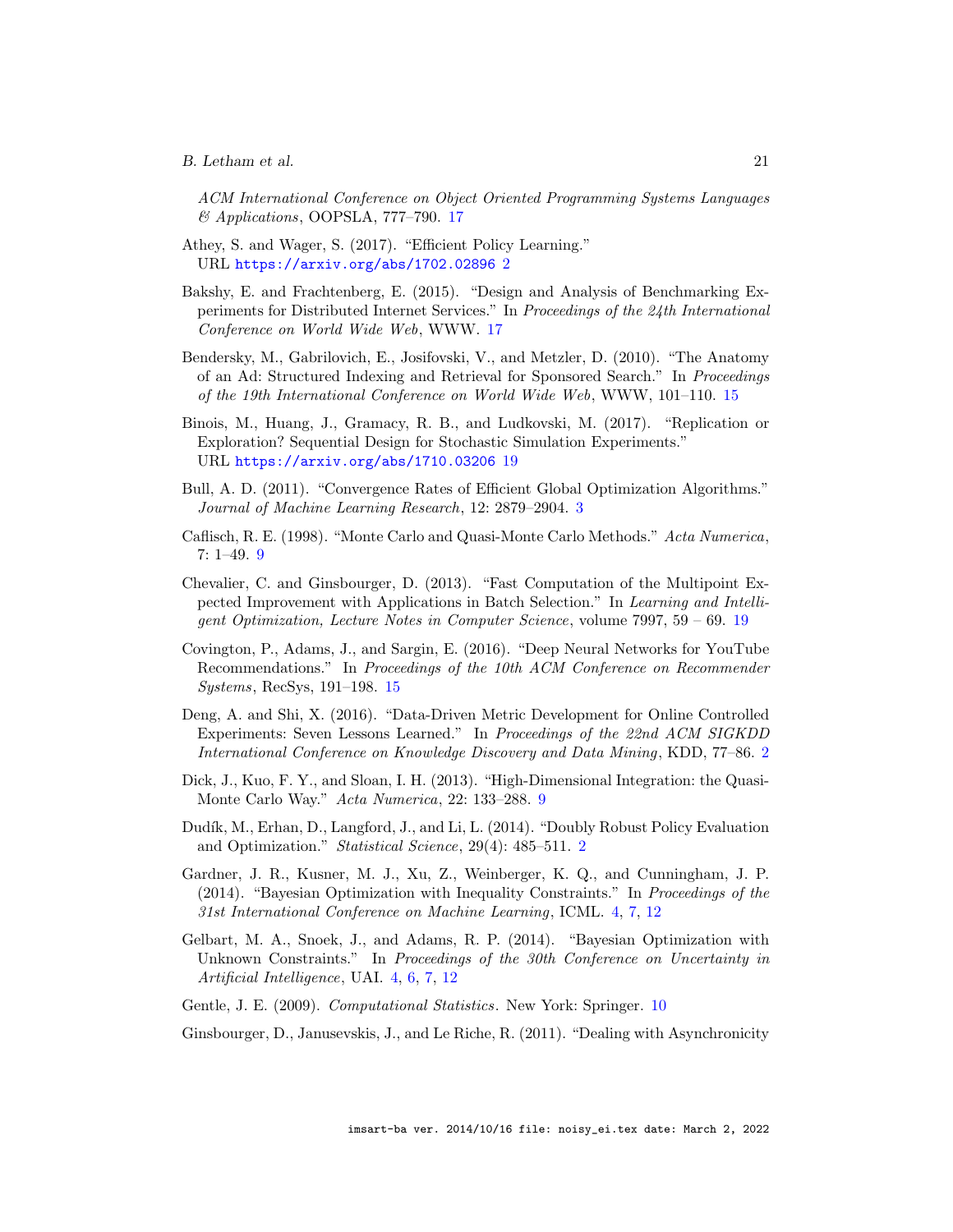in Parallel Gaussian Process Based Global Optimization." Technical report. URL <https://hal.archives-ouvertes.fr/hal-00507632> [5](#page-4-3)

- <span id="page-21-3"></span>Gramacy, R. B., Gray, G. A., Digabel, S. L., Lee, H. K. H., Ranjan, P., Wells, G., and Wild, S. M. (2016). "Modeling an Augmented Lagrangian for Blackbox Constrained Optimization." Technometrics, 58(1): 1–11. [4,](#page-3-1) [11](#page-10-0)
- <span id="page-21-1"></span>Gramacy, R. B. and Lee, H. K. H. (2011). "Optimization under Unknown Constraints." In Bernardo, J., Bayarri, M. J., Berger, J. O., Dawid, A. P., Heckerman, D., Smith, A. F. M., and West, M. (eds.), *Bayesian Statistics 9*, 229-256. Oxford University Press. [3,](#page-2-3) [19](#page-18-0)
- <span id="page-21-4"></span>Gramacy, R. B. and Taddy, M. A. (2010). "Categorical Inputs, Sensitivity Analysis, Optimization and Importance Tempering with tgp Version 2, an R Package for Treed Gaussian Process Models." Journal of Statistical Software, 33(6). [5](#page-4-3)
- <span id="page-21-5"></span>Hennig, P. and Schuler, C. J. (2012). "Entropy Search for Information-Efficient Global Optimization." Journal of Machine Learning Research, 13: 1809–1837. [5](#page-4-3)
- <span id="page-21-7"></span>Hernández-Lobato, J. M., Gelbart, M. A., Hoffman, M. W., Adams, R. P., and Ghahramani, Z. (2015). "Predictive Entropy Search for Bayesian Optimization with Unknown Constraints." In Proceedings of the 32nd International Conference on Machine Learning, ICML. [5,](#page-4-3) [13,](#page-12-1) [20](#page-19-1)
- <span id="page-21-6"></span>Hernández-Lobato, J. M., Hoffman, M. W., and Ghahramani, Z. (2014). "Predictive Entropy Search for Efficient Global Optimization of Black-Box Functions." In Advances in Neural Information Processing Systems 27 , NIPS. [5,](#page-4-3) [20](#page-19-1)
- <span id="page-21-8"></span>Hern´andez-Lobato, J. M., Requeima, J., Pyzer-Knapp, E. O., and Aspuru-Guzik, A. (2017). "Parallel and Distributed Thompson Sampling for Large-Scale Accelerated Exploration of Chemical Space." In Proceedings of the 34th International Conference on Machine Learning, ICML. [6](#page-5-1)
- <span id="page-21-11"></span>Hoffman, M. D. and Gelman, A. (2014). "The No-U-Turn Sampler: Adaptively Setting Path Lengths in Hamiltonian Monte Carlo." Journal of Machine Learning Research, 15: 1351–1381. [12](#page-11-2)
- <span id="page-21-2"></span>Huang, D., Allen, T. T., Notz, W. I., and Zeng, N. (2006). "Global Optimization of Stochastic Black-Box Systems via Sequential Kriging Meta-Models." Journal of Global Optimization, 34: 441–466. [3](#page-2-3)
- <span id="page-21-10"></span>Jalali, H., Nieuwenhuyse, I., and Picheny, V. (2017). "Comparison of Kriging-Based Algorithms for Simulation Optimization with Heterogeneous Noise." European Journal of Operational Research, 261(1): 279–301. [6,](#page-5-1) [12,](#page-11-2) [19](#page-18-0)
- <span id="page-21-0"></span>Jones, D. R., Schonlau, M., and Welch, W. J. (1998). "Efficient Global Optimization of Expensive Black-Box Functions." Journal of Global Optimization, 13: 455–492. [1,](#page-0-4) [3](#page-2-3)
- <span id="page-21-9"></span>Kandasamy, K., Krishnamurthy, A., Schneider, J., and Póczos, B. (2018). "Parallelised Bayesian Optimisation via Thompson Sampling." In Proceedings of the 21st International Conference on Artificial Intelligence and Statistics, AISTATS. [6](#page-5-1)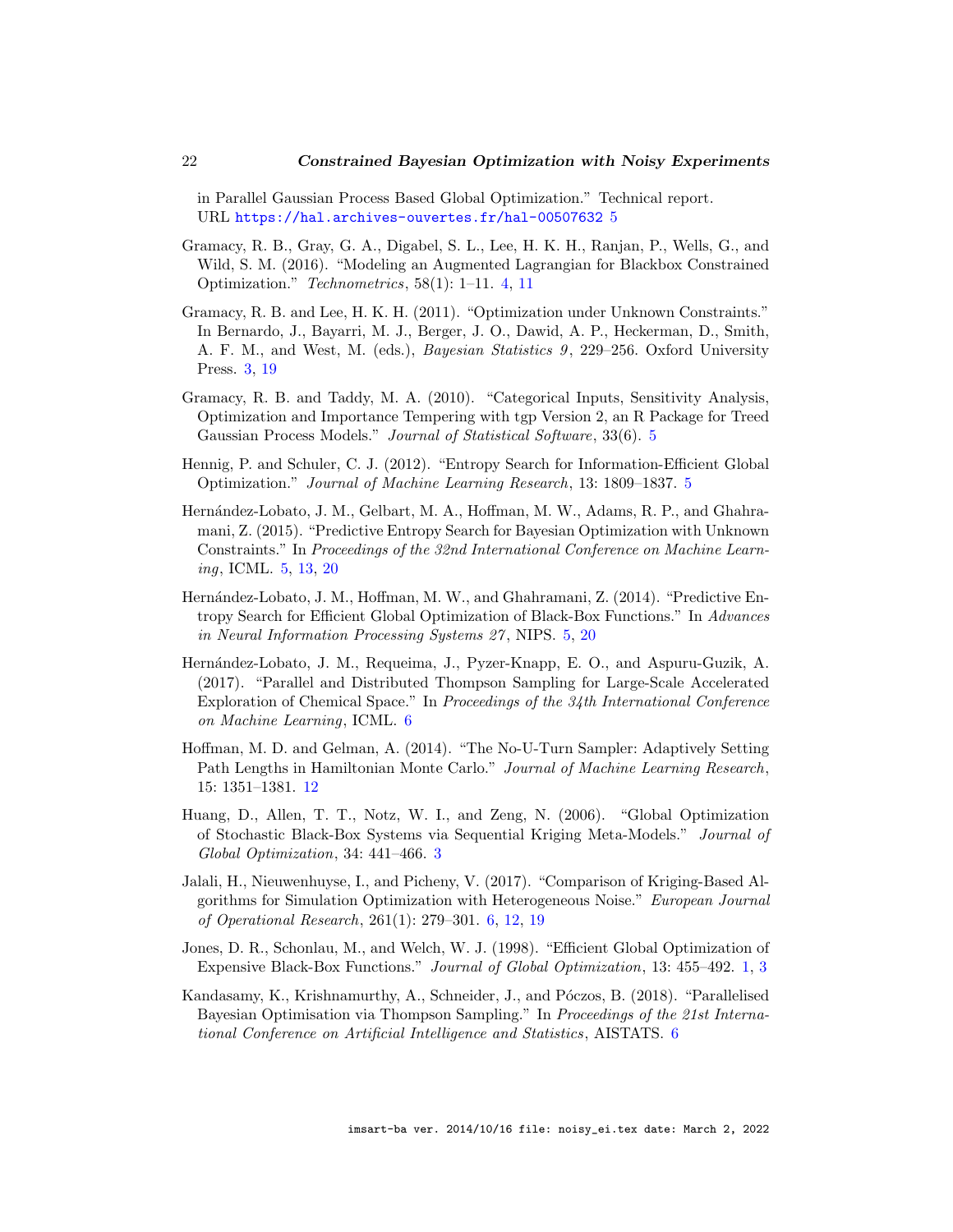- <span id="page-22-10"></span>Kohavi, R., Deng, A., Longbotham, R., and Xu, Y. (2014). "Seven Rules of Thumb for Web Site Experimenters." In Proceedings of the 20th ACM SIGKDD International Conference on Knowledge Discovery and Data Mining, KDD, 1857–1866. [16](#page-15-1)
- <span id="page-22-0"></span>Marco, A., Berkenkamp, F., Hennig, P., Schoellig, A. P., Krause, A., Schaal, S., and Trimpe, S. (2017). "Virtual vs. Real: Trading Off Simulations and Physical Experiments in Reinforcement Learning with Bayesian Optimization." In Proceedings of the IEEE International Conference on Robotics and Automation, ICRA, 1557–1563. [2](#page-1-0)
- <span id="page-22-12"></span>Marmin, S., Chevalier, C., and Ginsbourger, D. (2016). "Efficient Batch-Sequential Bayesian Optimization with Moments of Truncated Gaussian Vectors." URL <https://arxiv.org/abs/1609.02700> [19](#page-18-0)
- <span id="page-22-13"></span>Metzen, J. H. (2016). "Minimum Regret Search for Single- and Multi-Task Optimization." In Proceedings of the 33rd International Conference on Machine Learning, ICML. [20](#page-19-1)
- <span id="page-22-11"></span>Ottoni, G. (2016). "Retune some JIT runtime options." [https://github.com/](https://github.com/facebook/hhvm/commit/f9fc204de7165eab5ec9d1a93e290ce8d5f21f58) [facebook/hhvm/commit/f9fc204de7165eab5ec9d1a93e290ce8d5f21f58](https://github.com/facebook/hhvm/commit/f9fc204de7165eab5ec9d1a93e290ce8d5f21f58). [17](#page-16-0)
- <span id="page-22-8"></span>Owen, A. B. (1998). "Scrambling Sobol' and Niederreiter-Xing Points." Journal of Complexity, 14: 466–489. [9](#page-8-2)
- <span id="page-22-2"></span>Picheny, V., Ginsbourger, D., and Richet, Y. (2010). "Noisy Expected Improvement and On-Line Computation Time Allocation for the Optimization of Simulators with Tunable Fidelity." In Proceedings of the 2nd International Conference on Engineering Optimization, EngOpt. [3](#page-2-3)
- <span id="page-22-1"></span>Picheny, V., Ginsbourger, D., Richet, Y., and Caplin, G. (2013a). "Quantile-Based Optimization of Noisy Computer Experiments with Tunable Precision." Technometrics,  $55(1): 2-13.3$  $55(1): 2-13.3$  $55(1): 2-13.3$
- <span id="page-22-5"></span>Picheny, V., Gramacy, R. B., Wild, S., and Le Digabel, S. (2016). "Bayesian Optimization under Mixed Constraints with a Slack-Variable Augmented Lagrangian." In Advances in Neural Information Processing Systems 29 , NIPS. [5](#page-4-3)
- <span id="page-22-3"></span>Picheny, V., Wagner, T., and Ginsbourger, D. (2013b). "A Benchmark of Kriging-Based Infill Criteria for Noisy Optimization." Structural and Multidisciplinary Optimization, 48: 607–626. [4](#page-3-1)
- <span id="page-22-7"></span>Rasmussen, C. E. and Williams, C. K. I. (2006). Gaussian Processes for Machine Learning. Cambridge, Massachusetts: The MIT Press. [8](#page-7-2)
- <span id="page-22-9"></span>Rodriguez, M., Posse, C., and Zhang, E. (2012). "Multiple Objective Optimization in Recommender Systems." In Proceedings of the 6th ACM Conference on Recommender Systems, RecSys, 11–18. [15](#page-14-2)
- <span id="page-22-4"></span>Schonlau, M., Welch, W. J., and Jones, D. R. (1998). "Global versus Local Search in Constrained Optimization of Computer Models." Lecture Notes—Monograph Series, 34: 11–25. [4,](#page-3-1) [7](#page-6-2)
- <span id="page-22-6"></span>Scott, W., Frazier, P., and Powell, W. (2011). "The Correlated Knowledge Gradient for